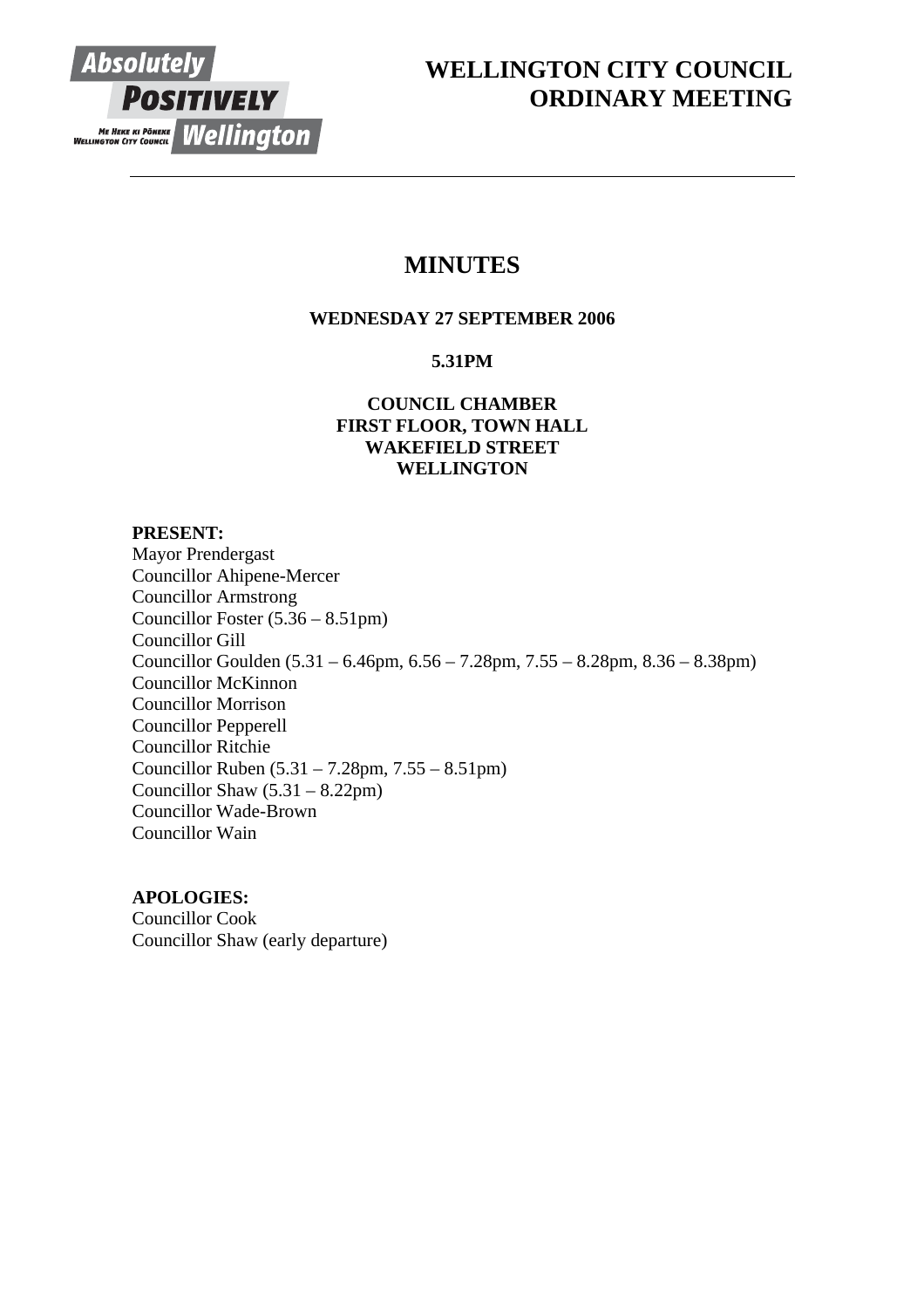## 200/06C **APOLOGIES** (1215/11/IM)

**Moved Mayor Prendergast, seconded Councillor Ahipene-Mercer, the motion that Council accept apologies for absence from Councillor Cook and accept apologies for an early departure from Councillor Shaw.**

**The motion was put and declared CARRIED on voices.**

#### **RESOLVED:**

*THAT Council:* 

- *1. Accept apologies for absence from Councillor Cook.*
- *2. Accept apologies for an early departure from Councillor Shaw.*

#### 201/06C **CONFLICT OF INTEREST DECLARATIONS** (1215/11/IM)

#### **NOTED:**

1. Councillor Goulden advised that he had a conflict of interest in relation to the Confirmation of Minutes for the meeting of Thursday 11 May 2006. He advised that he would not take part in voting for those minutes.

## 202/06C **CONFIRMATION OF MINUTES** (1215/11/IM)

**Moved Mayor Prendergast, seconded Councillor Armstrong the motion that Council approve the minutes of 1. the meetings held Wednesday 9 November 2005 (extraordinary meeting), Wednesday 8 March 2006 (ordinary meeting), Wednesday 28 June 2006 (ordinary meeting), Thursday 27 July 2006 (ordinary meeting), Thursday 24 August 2006 (ordinary meeting) and Wednesday 30 August 2006 (ordinary meeting) and 2. the meeting held on Thursday 11 May 2006 (extraordinary meeting) having been circulated, be taken as read and confirmed as an accurate record of those meetings.** 

(Councillor Goulden left the table.)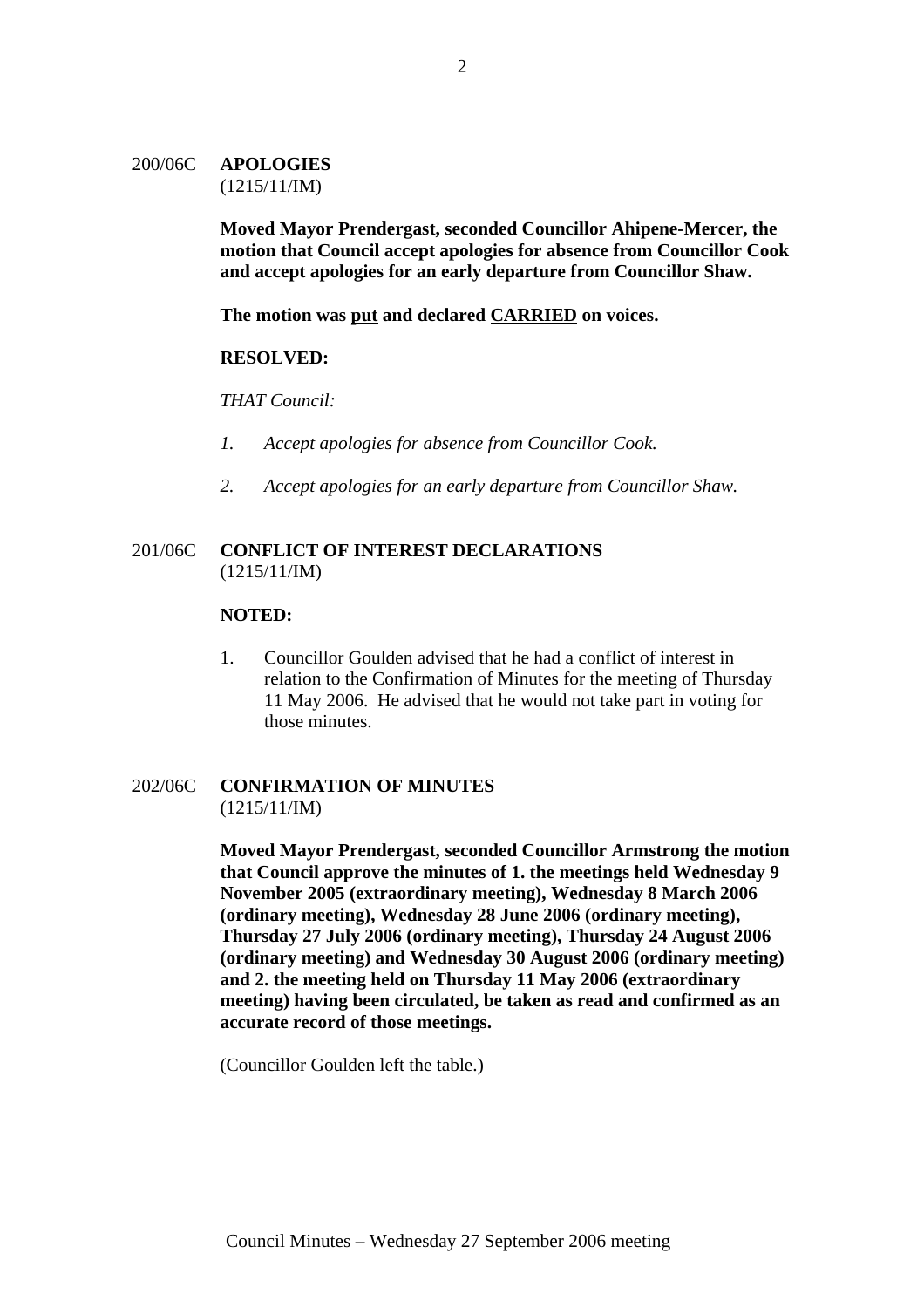## **The motion that the minutes of the meeting held on Thursday11 May 2006 having been circulated be taken as read and confirmed as an accurate record of that meeting was put.**

| Voting for:     | Mayor Prendergast, Councillors Ahipene-Mercer,<br>Armstrong, Gill, McKinnon, Morrison, Pepperell,<br>Ritchie, Ruben, Shaw, Wade-Brown and Wain. |
|-----------------|-------------------------------------------------------------------------------------------------------------------------------------------------|
| Voting against: | Nil.                                                                                                                                            |

Majority Vote: 12:0

## **The motion that that minutes of the meeting held on Thursday11 May 2006 having been circulated, be taken as read and confirmed as an accurate record of that meeting was declared CARRIED.**

(Councillor Goulden returned to the table.)

**The motion that the held on the meetings held Wednesday 9 November 2005 (extraordinary meeting), Wednesday 8 March 2006 (ordinary meeting), Wednesday 28 June 2006 (ordinary meeting), Thursday 27 July 2006 (ordinary meeting), Thursday 24 August 2006 (ordinary meeting) and Wednesday 30 August 2006 (ordinary meeting) having been circulated, be taken as read and confirmed as an accurate record of those meetings was put.** 

| Voting for: | Mayor Prendergast, Councillors Ahipene-Mercer,        |
|-------------|-------------------------------------------------------|
|             | Armstrong, Gill, Goulden, McKinnon, Morrison,         |
|             | Pepperell, Ritchie, Ruben, Shaw, Wade-Brown and Wain. |
|             |                                                       |

Voting against: Nil.

Majority Vote: 13:0

**The motion that the meetings held Wednesday 9 November 2005 (extraordinary meeting), Wednesday 8 March 2006 (ordinary meeting), Wednesday 28 June 2006 (ordinary meeting), Thursday 27 July 2006 (ordinary meeting), Thursday 24 August 2006 (ordinary meeting) and Wednesday 30 August 2006 (ordinary meeting) having been circulated, be taken as read and confirmed as an accurate record of those meetings was declared CARRIED.** 

## **RESOLVED:**

## *THAT Council*

*1. Approve the minutes of the meeting held on Thursday11 May 2006 having been circulated be taken as a read and confirmed as an accurate record of that meeting.*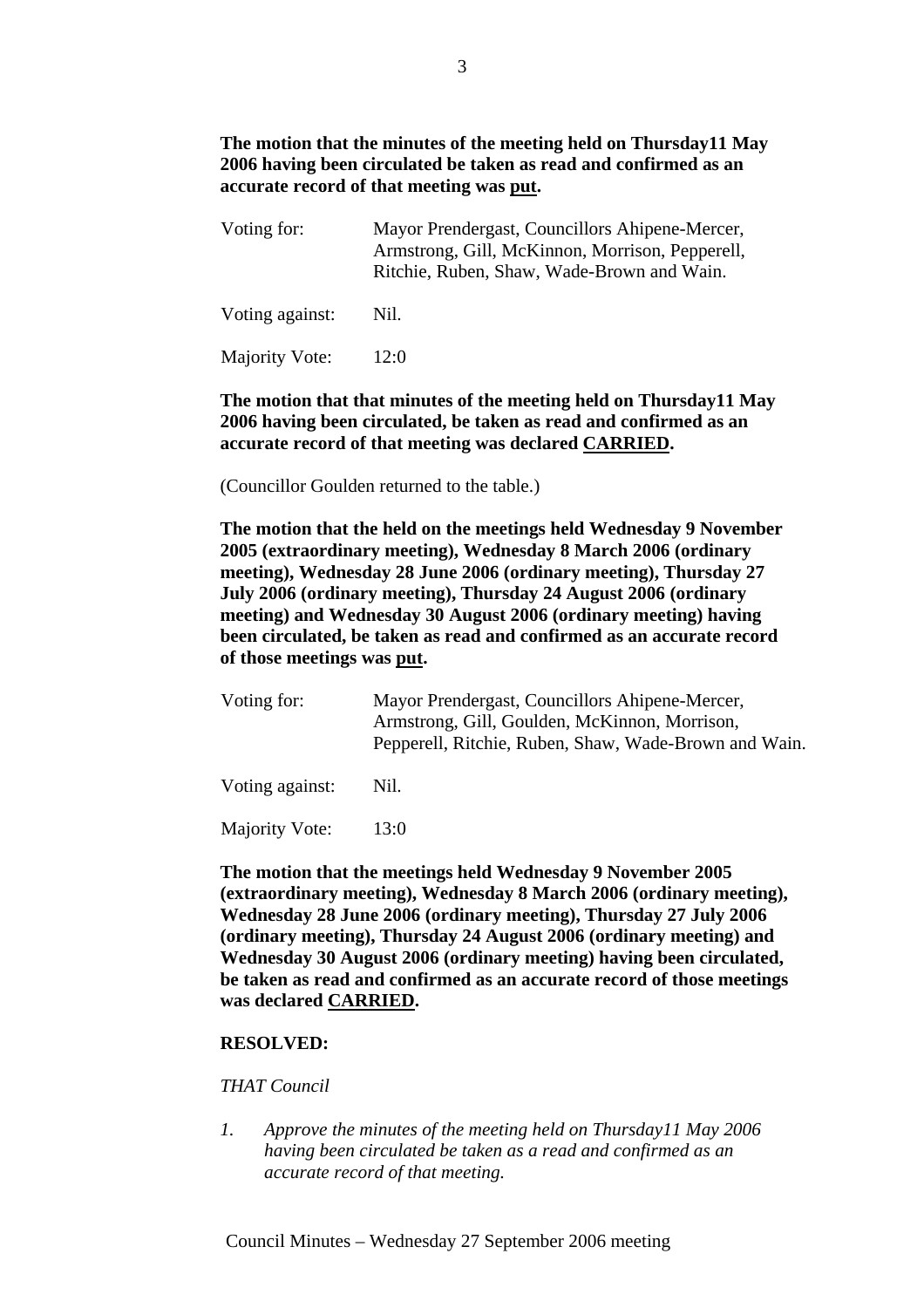*2. Approve the minutes of the meetings held on Wednesday 9 November 2005 (extraordinary meeting), Wednesday 8 March 2006 (ordinary meeting), Wednesday 28 June 2006 (ordinary meeting), Thursday 27 July 2006 (ordinary meeting), Thursday 24 August 2006 (ordinary meeting) and Wednesday 30 August 2006 (ordinary meeting), having been circulated, be taken as read and confirmed as an accurate record of those meetings.* 

#### 203/06C **PUBLIC PARTICIPATION**  (1215/11/IM)

## **NOTED:**

1. Malcolm Sparrow representing the Tawa Community Board addressed the meeting relating to Report 4 "Report of the Strategy and Policy Committee meeting of 21 September 2006" at which the Representation Review was discussed at. He thanked the Council for their decision to keep the Tawa Community Board.

(Councillor Foster joined the meeting at 5.36pm.)

2. Ian Greenwood addressed the meeting relating to Report 4 "Report of the Strategy and Policy Committee meeting of 21 September 2006" at which the Representation Review was discussed at. He thanked the Council for their decision to keep the Tawa Community Board.

## 204/06C **ANNOUNCEMENTS BY THE MAYOR** (1215/11/IM)

#### **NOTED:**

The Mayor advised that Report 4 "Report of the Strategy and Policy Committee – Meeting of Thurdsay 21 September 2006 would be taken after Report 1 "Revocation by Resolution: Courtenay Place Park".

## 205/06C **PETITIONS**

(1215/11/IM)

#### **NOTED:**

1. Penny Devine representing the Tawa Community Board, presented a petition to Council regarding the decision that Council had made on 28 June 2006 to abolish the Tawa Community Board. The petition stated: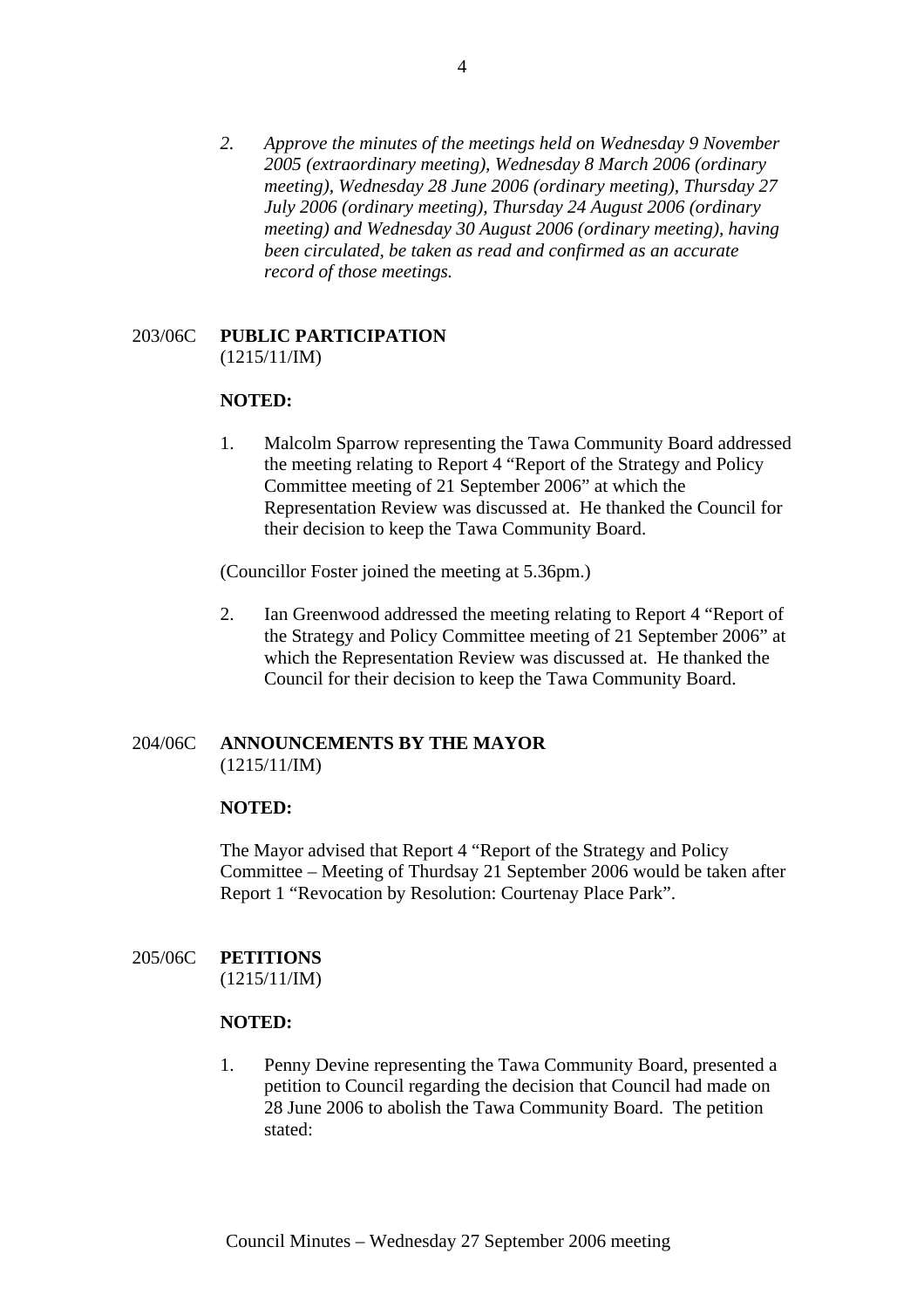"We the undersigned jointly and individually oppose that decision and support the continued existence of the Tawa Community and the retention of the Tawa Community Board.

We believe that the Tawa Community Board is the appropriate body to:

- 1. Represent, and act as an advocate for, the interests of the Tawa Community; and
- 2. Consider and report on all matters referred to it by the Wellington City Council, or any matter of interest or concern to the Community Board; and
- 3. Maintain an overview of services provided by the Wellington City Council within the Tawa Community; and
- 4. Prepare an annual submission to the Wellington City Council for expenditure within the Tawa Community; and
- 5. Communicate with community organisations and special interest groups within the Tawa Community; and
- 6. Undertake any other responsibilities that are delegated to it by the Wellington City Council.

Because we believe:

- The Board advocates on behalf of the community to Wellington City Council
- Tawa is geographically defined and separated from Wellington
- The Board advocates to government agencies, services by a different area than the rest of Wellington City
- Local people should make decisions about their community
- Tawa has it's own unique identity
- Residents have a history of working to improve their community
- The loss of the Board would significantly reduce the level of representation."

# **General Business**

## 206/06C **REVOCATION BY RESOLUTION: COURTENAY PLACE PARK**  (1215/11/IM) (REPORT 1)

## **Moved Councillor Morrison, seconded Councillor McKinnon the following revocation motions.**

## THAT Council revoke/alter:

1. Text of resolution made at the meeting of the Strategy and Policy Committee of 15 June 2006: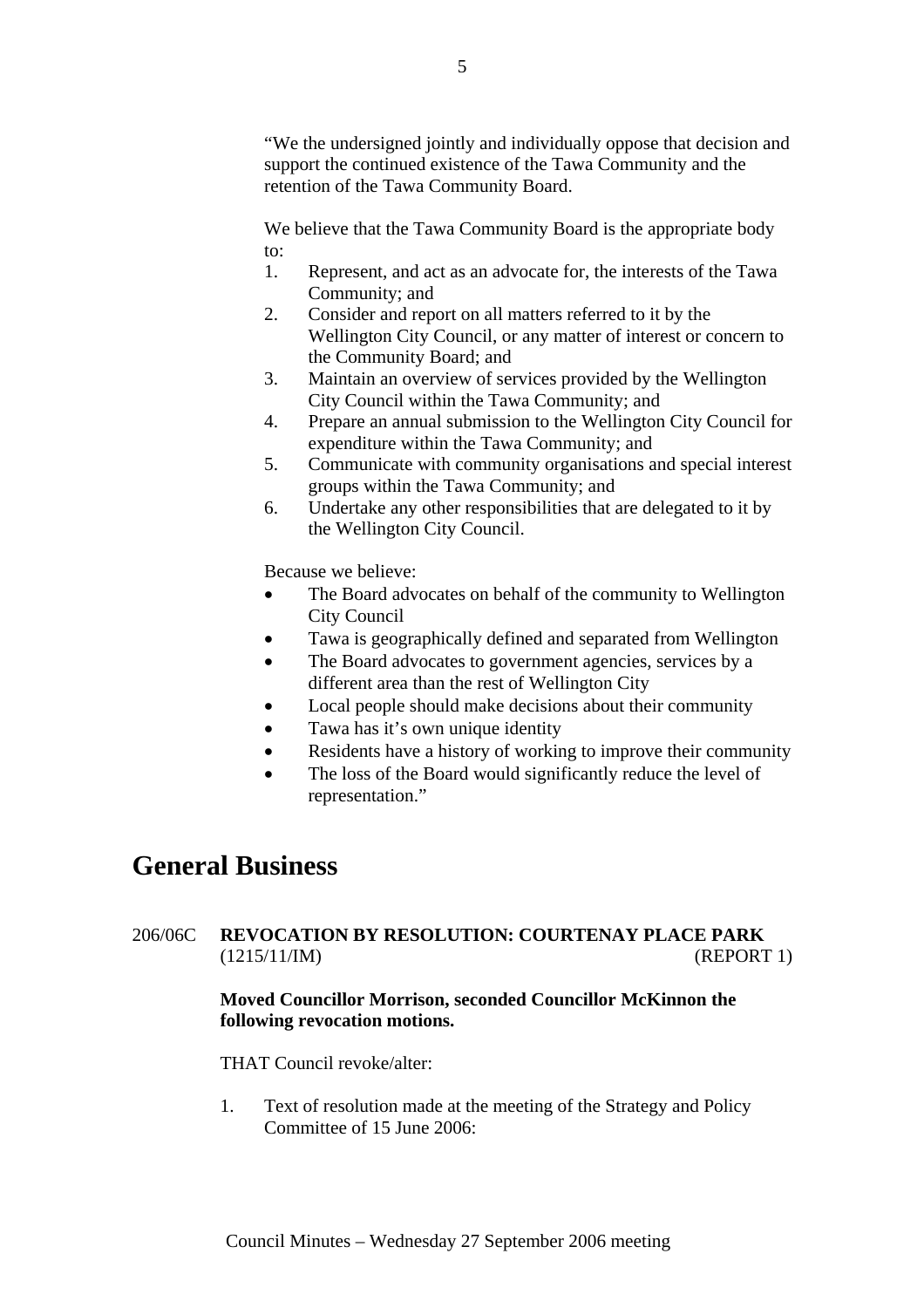## 141/06C **COURTENAY PLACE PARK** Report of Peter Kundycki – Urban Designer. (1215/52/IM) (REPORT 5)

## **RESOLVED**:

*THAT the Strategy and Policy Committee:* 

- *1. Receive the information.*
- *2. Agree to the concept plan for the Courtenay Place Park.*
- *3. Note that feedback is being sought from nearby businesses and the general public*
- *4. Note that there may be changes to the concept as a result of feedback received and costing the project following the detailed design and tendering processes.*
- *5. Note that it is proposed to advertise the kerbside parking changes in parallel with the feed back process. This is a legal requirement under the bylaws, and provides an opportunity for affected parties to make a submission on the proposed parking changes.*
- 2. Text of resolution made at the meeting of the Council on Wednesday 30 August 2006.
	- 188/06C **STRATEGY AND POLICY COMMITTEE Meeting of Thursday 10 August 2006**  (1215/11/IM) (REPORT 4)
	- 1. **ITEM 180/06P TRAFFIC RESOLUTIONS**  (1215/52/IM) (REPORT 3)

**Moved Councillor Shaw, seconded Councillor Armstrong the substantive motion.**

#### **The substantive motion was PUT.**

Voting for: Councillors Ahipene-Mercer, Armstrong, Foster, Gill, Goulden, McKinnon, Morrison, Pepperell, Ritchie, Shaw and Wain.

Voting against: Councillor Ruben.

Majority Vote: 11:1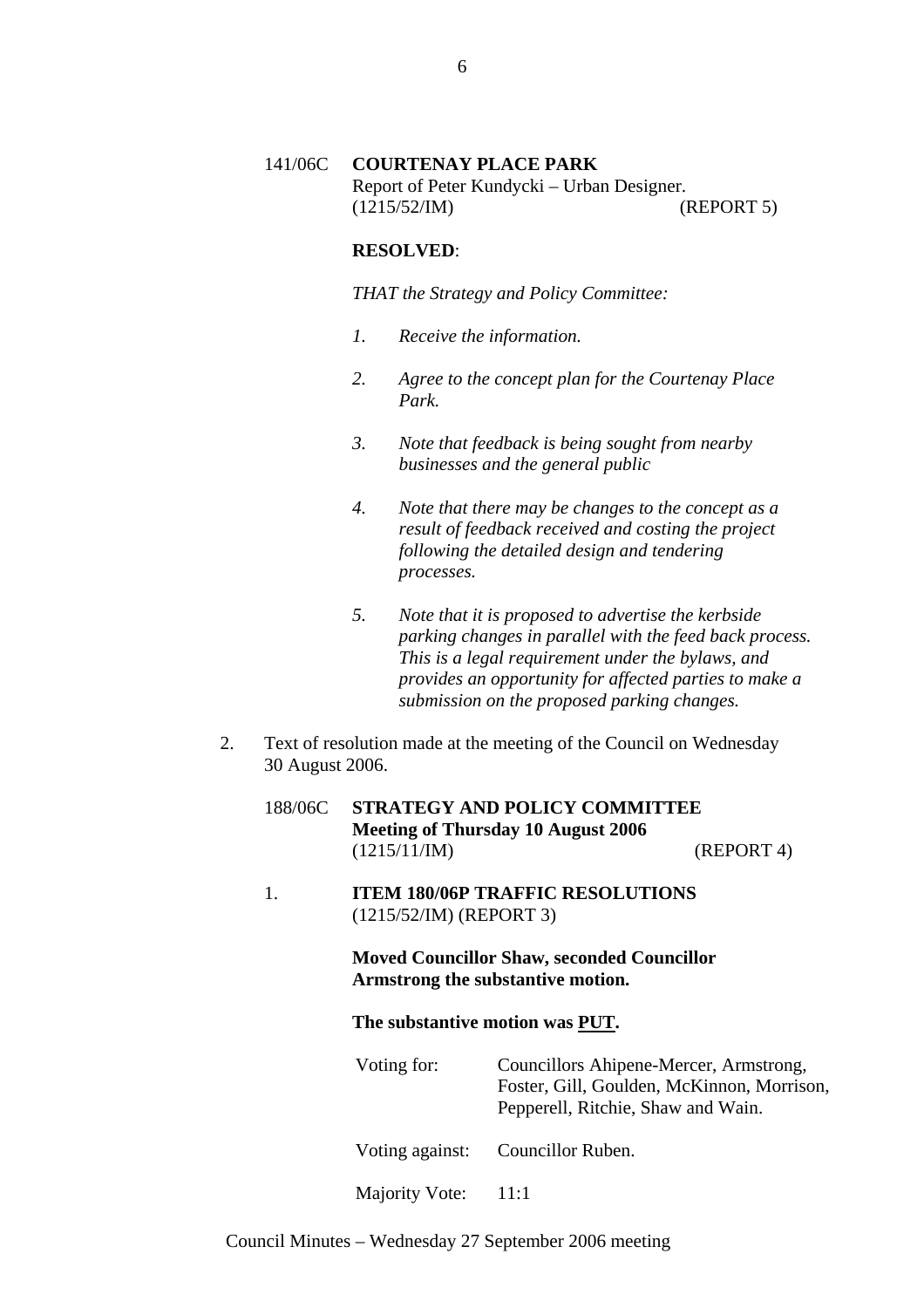#### **The substantive motion was declared CARRIED.**

#### **RESOLVED:**

## *THAT Council:*

*1. Approve the following amendments pursuant to the provisions of the Wellington City Council Consolidated Bylaw 1991 Part 18 (Traffic):* 

## *a) NO STOPPING AT ALL TIMES, BUS STOP, METERED PARKING, LOADING ZONE, TAXI STAND AND MOTORCYCLE PARKING – COURTENAY PLACE – TE ARO – (37-06)*

*Delete from Schedule B (Restricted Parking) of the Traffic Restrictions Schedule.* 

| <b>Column Two</b>      | <b>Column Three</b>      |
|------------------------|--------------------------|
| <b>Bus Stop At All</b> | North side,              |
| Times.                 | commencing 18            |
|                        | metres east of its       |
|                        | <i>intersection</i> with |
|                        | Taranaki Street          |
|                        | and extending in         |
|                        | an easterly              |
|                        | direction                |
|                        | following the            |
|                        | northern kerbline        |
|                        | for 37 metres.           |
| Column Two             | <b>Column Three</b>      |
| No Stopping Except     | North side,              |
| for Motorcycles.       | commencing 97            |
|                        | metres east of its       |
|                        | <i>intersection with</i> |
|                        | Taranaki Street          |
|                        | and extending in         |
|                        | an easterly              |
|                        | direction                |
|                        | following the            |
|                        | northern kerbline        |
|                        |                          |
|                        | for 6 metres $(1)$       |
|                        |                          |

*Delete from Schedule D (No Stopping Restrictions) of the Traffic Restrictions Schedule.*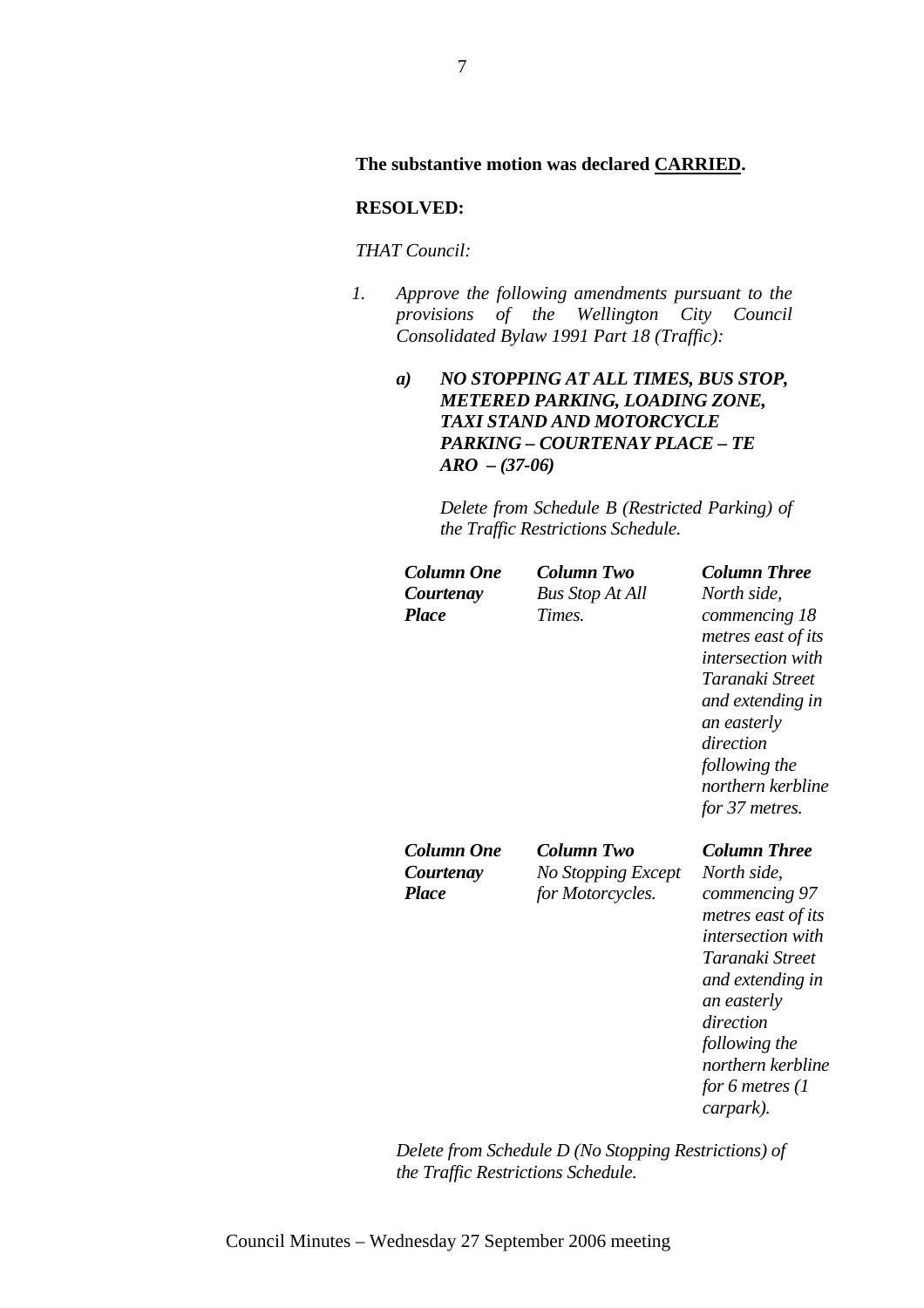| Column On<br>Courtenay<br><b>Place</b> | <b>Column Two</b><br>No Stopping At All<br>Times. | <b>Column Three</b><br>North side,<br>commencing 5<br>metres east of its<br>intersection with<br>Taranaki Street<br>and extending in<br>an easterly<br>direction<br>following the<br>northern kerbline<br>for 13 metres. |
|----------------------------------------|---------------------------------------------------|--------------------------------------------------------------------------------------------------------------------------------------------------------------------------------------------------------------------------|
| Courtenay<br><b>Place</b>              | No Stopping At All<br>Times.                      | North side,<br>commencing 55<br>metres east of its<br>intersection with<br>Taranaki Street<br>and extending in<br>an easterly<br>direction<br>following the<br>northern kerbline<br>for 11 metres.                       |
| Courtenay<br><b>Place</b>              | No Stopping At All<br>Times.                      | South side,<br>commencing<br>134.3 metres west<br>of its intersection<br>with Tory Street<br>and extending in a<br>westerly direction<br>following the<br>southern kerbline<br>for 3.5 metres.                           |
| Courtenay<br><b>Place</b>              | No Stopping At All<br>Times.                      | South side,<br>commencing<br>145.3 metres west<br>of its intersection<br>with Tory Street<br>and extending in a<br>westerly direction<br>following the<br>southern kerbline<br>for 60 metres.                            |

*Delete from Schedule F (Metered Parking) of the Traffic Restrictions Schedule.* 

| <b>Column One</b> | <b>Column Two</b> | <b>Column Three</b> |
|-------------------|-------------------|---------------------|
| Courtenay         | Pay and Display   | North side.         |
| <b>Place</b>      | Parking, P120     | commencing 66       |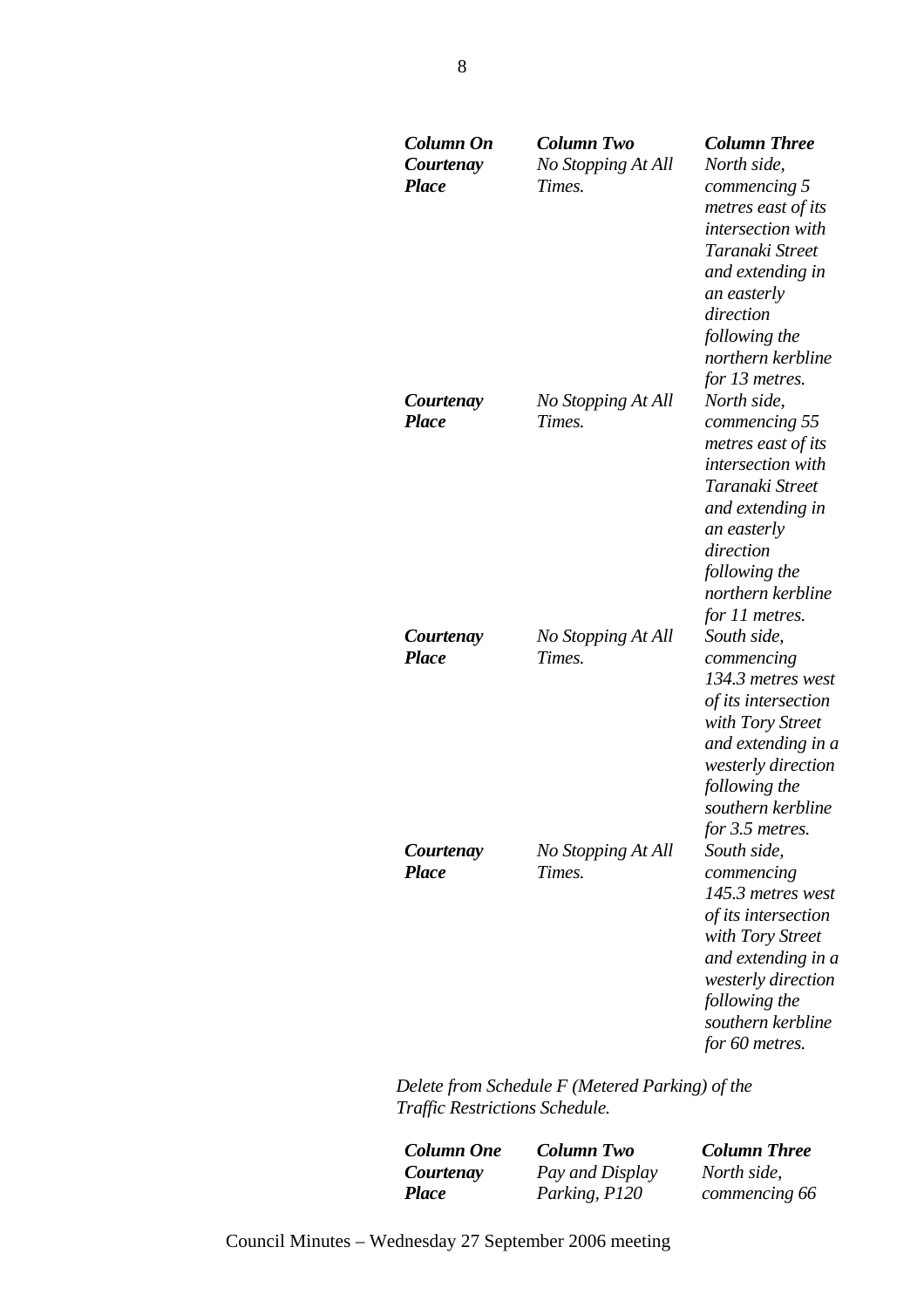|           | Maximum, Monday<br>to Thursday 8:00am<br>$-6.00$ pm, Friday<br>$8:00$ am $-8:00$ pm,<br>Saturday $8:00$ am $-$<br>6:00pm.                | metres east of its<br><i>intersection with</i><br>Taranaki Street<br>and extending in<br>an easterly<br>direction<br>following the<br>northern kerbline<br>for 31 metres $(5$<br>carparks).                     |
|-----------|------------------------------------------------------------------------------------------------------------------------------------------|-----------------------------------------------------------------------------------------------------------------------------------------------------------------------------------------------------------------|
| Courtenay | Pay and Display                                                                                                                          | South side,                                                                                                                                                                                                     |
| Place     | Parking, P120<br>Maximum, Monday<br>to Thursday 8:00am<br>$-6.00$ pm, Friday<br>8:00am – 8:00pm,<br>Saturday $8:00$ am $-$<br>$6:00$ pm. | commencing 109.3<br>metres west of its<br><i>intersection</i> with<br>Tory Street and<br>extending in a<br><i>westerly direction</i><br>following the<br>southern kerbline<br>for 25 metres $(4)$<br>carparks). |

## *Add to Schedule D (No Stopping Restrictions) of the Traffic Restrictions Schedule.*

| Column One<br>Courtenay<br><b>Place</b> | Column Two<br>No Stopping At<br>All Times.             | <b>Column Three</b><br>North side,<br>commencing 5 metres<br>east of its intersection<br>with Taranaki Street<br>and extending in an<br>easterly direction<br>following the northern                        |
|-----------------------------------------|--------------------------------------------------------|-------------------------------------------------------------------------------------------------------------------------------------------------------------------------------------------------------------|
| Courtenay<br><b>Place</b>               | No Stopping At<br>All Times.                           | kerbline for 7 metres.<br>South side,<br>commencing 164.8<br>metres west of its<br>intersection with Tory<br>Street and extending in<br>a westerly direction<br>following the southern<br>kerbline for 40.5 |
| Courtenay<br><b>Place</b>               | Clearway<br>Monday to<br>Friday, 4:00pm<br>$-6:00$ pm. | metres.<br>North side,<br>commencing 12 metres<br>east of its intersection<br>with Taranaki Street<br>and extending in an<br>easterly direction<br>following the northern                                   |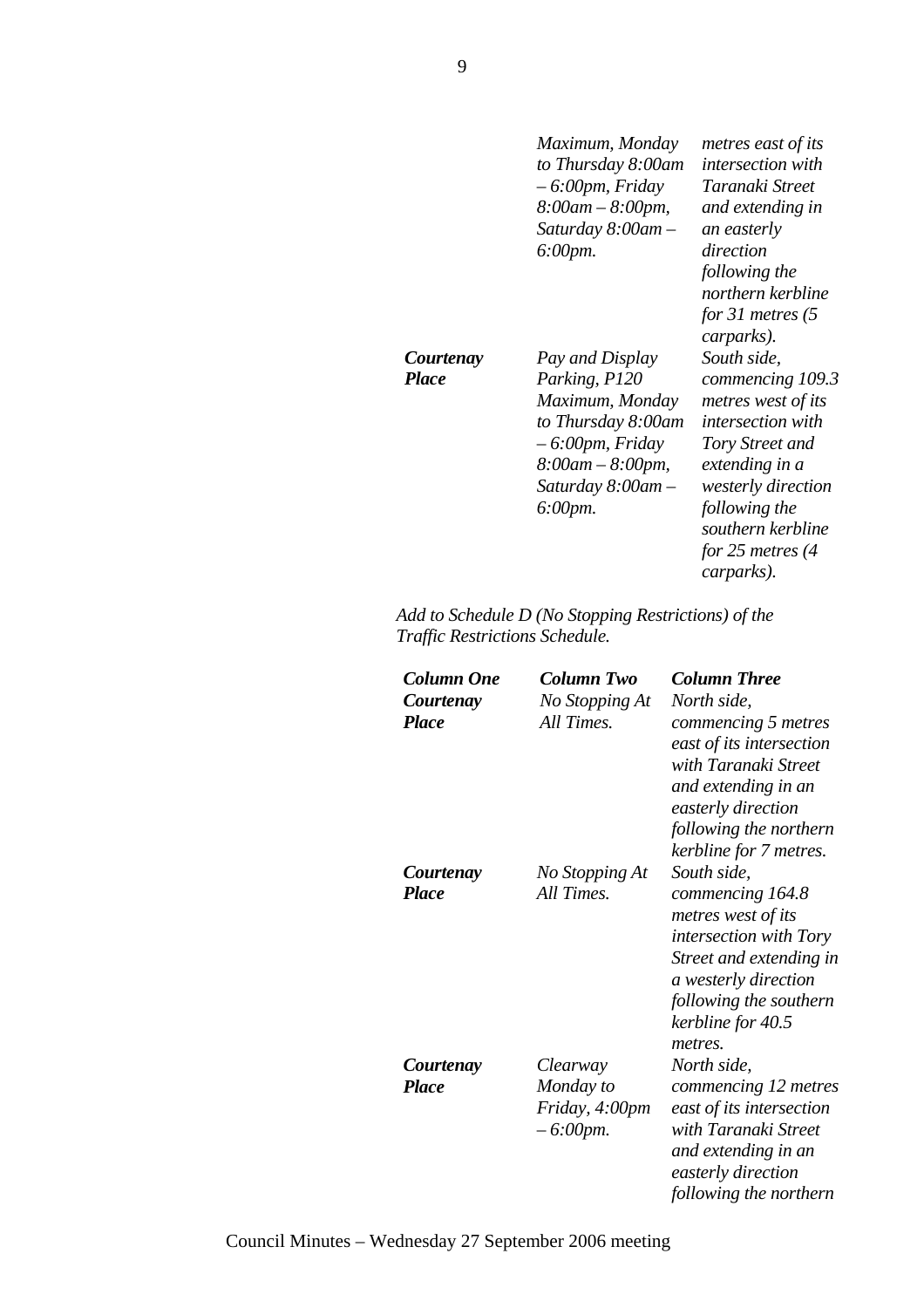*kerbline for 48 metres.* 

| Add to Schedule B (Restricted Parking) of the Traffic |  |
|-------------------------------------------------------|--|
| <b>Restrictions Schedule.</b>                         |  |

| Column One<br>Courtenay<br><b>Place</b> | Column Two<br><b>Bus Stop At All</b><br>Times.                                                                                                                       | <b>Column Three</b><br>North side,<br>commencing 60 metres<br>east of its intersection<br>with Taranaki Street<br>and extending in an<br>easterly direction<br>following the northern<br>kerbline for 37 metres. |
|-----------------------------------------|----------------------------------------------------------------------------------------------------------------------------------------------------------------------|------------------------------------------------------------------------------------------------------------------------------------------------------------------------------------------------------------------|
| Courtenay<br><b>Place</b>               | Loading Zone,<br>Goods Vehicles<br>and Authorised<br><i>Vehicles only,</i><br>P10 Monday to<br>Saturday,<br>$8:00am - 6:00pm$<br>/ Taxi Stand At<br>All Other Times. | South side.<br>commencing 153.3<br>metres west of its<br><i>intersection with Tory</i><br>Street and extending in<br>a westerly direction<br>following the southern<br>kerbline for 11.5<br>metres.              |

*Add to Schedule F (Metered Parking) of the Traffic Restrictions Schedule.* 

| Column One   | Column Two                     | <b>Column Three</b>           |
|--------------|--------------------------------|-------------------------------|
| Courtenay    | Pay and Display                | North side,                   |
| <b>Place</b> | Parking, P120                  | commencing 12 metres          |
|              | Maximum,                       | east of its intersection      |
|              | Monday to                      | with Taranaki Street          |
|              | Thursday                       | and extending in an           |
|              | $8:00$ am -                    | easterly direction            |
|              | 6:00pm, Friday                 | following the northern        |
|              | $8:00$ am $-$                  | kerbline for 48 metres        |
|              | 8:00pm,                        | $(8 \text{ carparks).$        |
|              | Saturday 8:00am<br>$-6:00$ pm. |                               |
| Courtenay    | Pay and Display                | South side,                   |
| <b>Place</b> | Parking, P120                  | commencing 109.3              |
|              | Maximum,                       | metres west of its            |
|              | Monday to                      | <i>intersection with Tory</i> |
|              | Thursday                       | Street and extending in       |
|              | $8:00$ am $-$                  | a westerly direction          |
|              | 6:00pm, Friday                 | following the southern        |
|              | $8:00$ am $-$                  | kerbline for 44 metres        |
|              | 8:00pm,                        | (7 carparks).                 |
|              | Saturday 8:00am<br>$-6:00$ pm. |                               |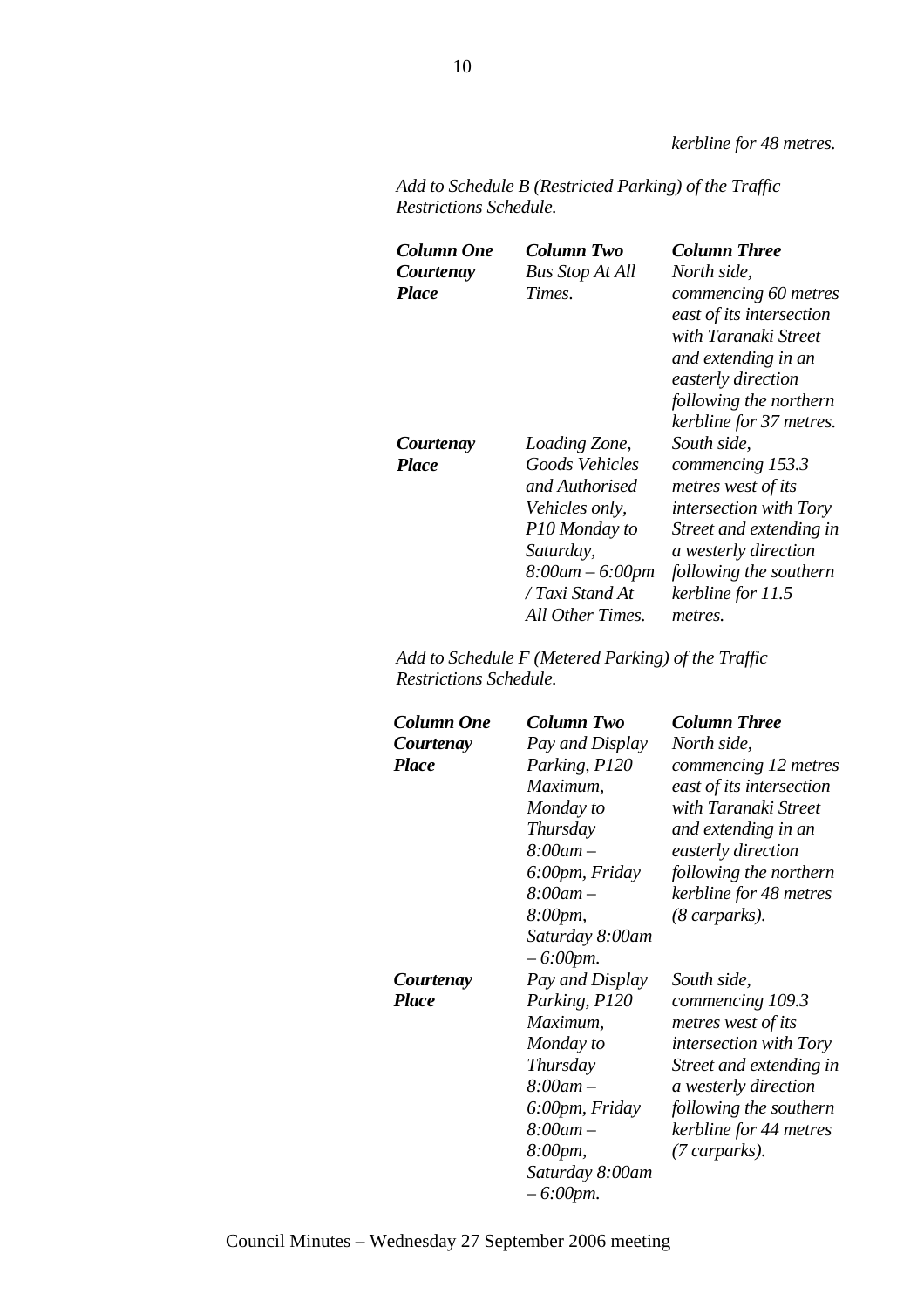*b) NO STOPPING AT ALL TIMES, METERED PARKING, LOADING ZONE AND TAXI STAND – COURTENAY PLACE SLIP LANE – TE ARO – (38-06)* 

*Delete from Schedule B (Restricted Parking) of the Traffic Restrictions Schedule.* 

| Column One        | Column Two              | <b>Column Three</b>      |
|-------------------|-------------------------|--------------------------|
| Courtenay         | Loading Zone,           | South side,              |
| <b>Place Slip</b> | Goods Vehicles          | commencing 55 metres     |
| Lane              | and Authorised          | west of its intersection |
|                   | Vehicles only,          | with Courtenay Place     |
|                   | P10 Monday to           | and extending in a       |
|                   | Saturday,               | westerly direction       |
|                   | $8:00am - 6:00pm$       | following the southern   |
|                   | / Taxi Stand At         | kerbline for 12 metres.  |
|                   | All Other Times.        |                          |
| Courtenay         | No Stopping             | North side,              |
| <b>Place Slip</b> | <i>Except</i> for       | commencing 9 metres      |
| Lane              | Vehicles                | west of its intersection |
|                   | Displaying an           | with Courtenay Place     |
|                   | <i><b>Operation</b></i> | and extending in a       |
|                   | Mobility Card At        | westerly direction       |
|                   | All Times.              | following the northern   |
|                   |                         | kerbline for 18 metres   |
|                   |                         | (3 carparks).            |

*Delete from Schedule D (No Stopping Restrictions) of the Traffic Restrictions Schedule.* 

| Column One<br>Courtenay<br><b>Place Slip</b><br>Lane | Column Two<br>No Stopping At<br>All Times. | <b>Column Three</b><br>North side.<br>commencing from its<br><i>intersection with</i><br>Courtenay Place and<br>extending in a westerly<br>direction following the<br>northern kerbline for 9<br>metres. |
|------------------------------------------------------|--------------------------------------------|----------------------------------------------------------------------------------------------------------------------------------------------------------------------------------------------------------|
| Courtenay<br><b>Place Slip</b><br>Lane               | No Stopping At<br>All Times.               | South side.<br>commencing from its<br><i>intersection with</i><br>Courtenay Place and<br>extending in a westerly<br>direction following the<br>southern kerbline for<br>18 metres.                       |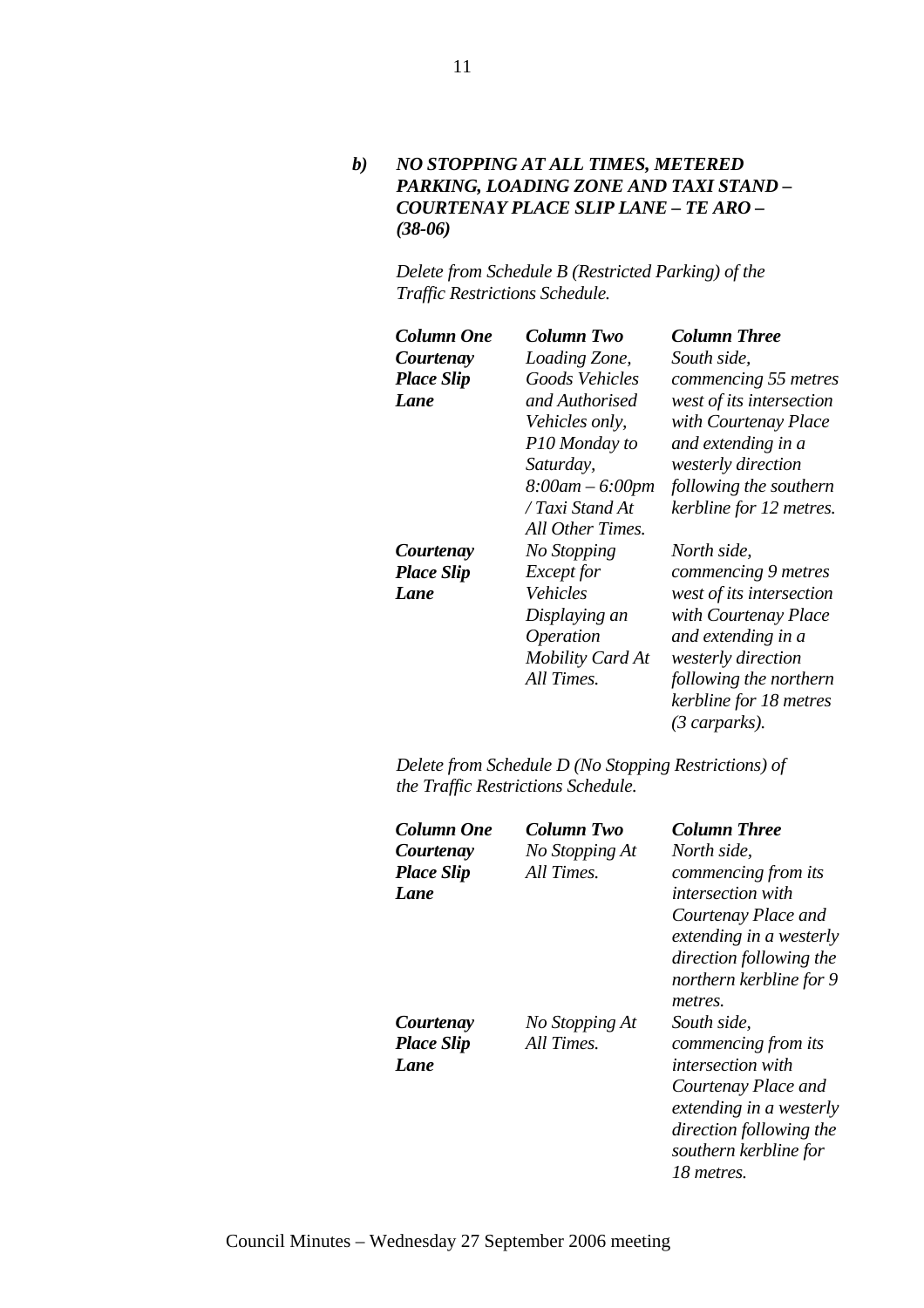| Column One        | Column Two                     | <b>Column Three</b>      |
|-------------------|--------------------------------|--------------------------|
| Courtenay         | Pay and Display                | North side,              |
| <b>Place Slip</b> | Parking, P120                  | commencing 27 metres     |
| Lane              | Maximum,                       | west of its intersection |
|                   | Monday to                      | with Courtenay Place     |
|                   | Thursday 8:00am                | and extending in a       |
|                   | $-6.00$ pm, Friday             | westerly direction       |
|                   | $8:00$ am $-$                  | following the northern   |
|                   | 8:00pm,                        | kerbline for 29.5        |
|                   | Saturday 8:00am                | metres (5 carparks).     |
|                   | $-6:00$ pm.                    |                          |
| Courtenay         | Pay and Display                | South side,              |
| <b>Place Slip</b> | Parking, P120                  | commencing 18 metres     |
| Lane              | Maximum,                       | west of its intersection |
|                   | Monday to                      | with Courtenay Place     |
|                   | Thursday 8:00am                | and extending in a       |
|                   | $-6.00$ pm, Friday             | westerly direction       |
|                   | $8:00$ am $-$                  | following the southern   |
|                   | 8:00pm,                        | kerbline for 37 metres   |
|                   | Saturday 8:00am<br>$-6:00$ pm. | $(6 \text{ carparts).$   |

*Delete from Schedule F (Metered Parking) of the Traffic Restrictions Schedule.* 

*Delete from Schedule C (Turning and One Way Restrictions) of the Traffic Restrictions Schedule.* 

| <b>Column One</b> | Column Two    | <b>Column Three</b> |
|-------------------|---------------|---------------------|
| Courtenay         | No Right Turn | From the Courtenay  |
| <b>Place Slip</b> | At All Times. | Place Slip Lane     |
| Lane              |               | turning north into  |
|                   |               | Taranaki Street.    |

*(c) NO STOPPING AT ALL TIMES, METERED PARKING AND BUS STOP – TARANAKI STREET – TE ARO – (39-06)* 

> *Delete from Schedule B (Restricted Parking) of the Traffic Restrictions Schedule.*

| Column One | Column Two             | <b>Column Three</b>                                                            |
|------------|------------------------|--------------------------------------------------------------------------------|
| Taranaki   | <b>Bus Stop At All</b> | East side.                                                                     |
| Street     | Times.                 | commencing 33.5                                                                |
|            |                        | $\mathcal{L}$ . The same set of $\mathcal{L}$ is the same set of $\mathcal{L}$ |

*metres from its intersection with Courtenay Place and extending in a southerly direction following the eastern*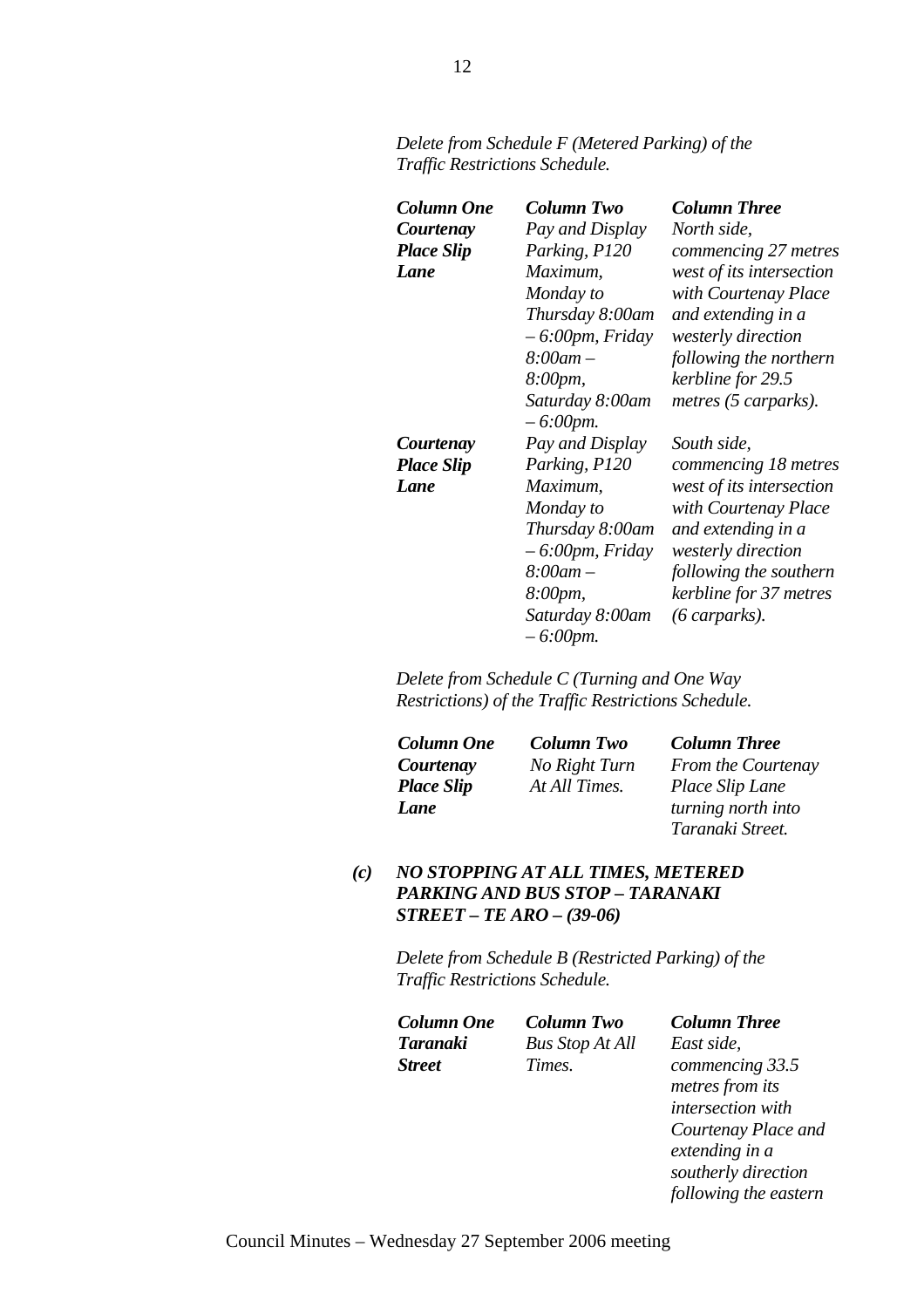*kerbline for 20.5 metres.* 

*Delete from Schedule D (No Stopping Restrictions) of the Traffic Restrictions Schedule.* 

| <b>Column One</b><br><b>Taranaki</b><br><b>Street</b> | Column Two<br>No Stopping At<br>All Times. | <b>Column Three</b><br>East side, commencing<br>from its intersection<br>with Courtenay Place<br>and extending in a<br>southerly direction<br>following the eastern<br>kerbline for 17 metres<br>to its intersection with<br>Courtenay Place Slip<br>Lane. |
|-------------------------------------------------------|--------------------------------------------|------------------------------------------------------------------------------------------------------------------------------------------------------------------------------------------------------------------------------------------------------------|
| Taranaki<br><b>Street</b>                             | No Stopping At<br>All Times.               | East side, commencing<br>from its intersection<br>with Courtenay Place<br>Slip Lane and<br>extending in a<br>southerly direction<br>following the eastern<br>kerbline for 8.5<br>metres.                                                                   |
| <b>Taranaki</b><br><b>Street</b>                      | No Stopping At<br>All Times.               | East side, commencing<br>29 metres south of its<br><i>intersection</i> with<br>Courtenay Place Slip<br>Lane and extending in<br>a southerly direction<br>following the eastern<br>kerbline for 3 metres.                                                   |

*Add to Schedule B (Restricted Parking) of the Traffic Restrictions Schedule.* 

| <b>Column One</b> | <b>Column Two</b>      | <b>Column Three</b>      |
|-------------------|------------------------|--------------------------|
| Taranaki          | <b>Bus Stop At All</b> | East side,               |
| <b>Street</b>     | Times.                 | commencing 38.5          |
|                   |                        | metres from its          |
|                   |                        | <i>intersection</i> with |
|                   |                        | Courtenay Place and      |
|                   |                        | extending in a           |
|                   |                        | southerly direction      |
|                   |                        | following the eastern    |
|                   |                        | kerbline for 18.5        |
|                   |                        | metres.                  |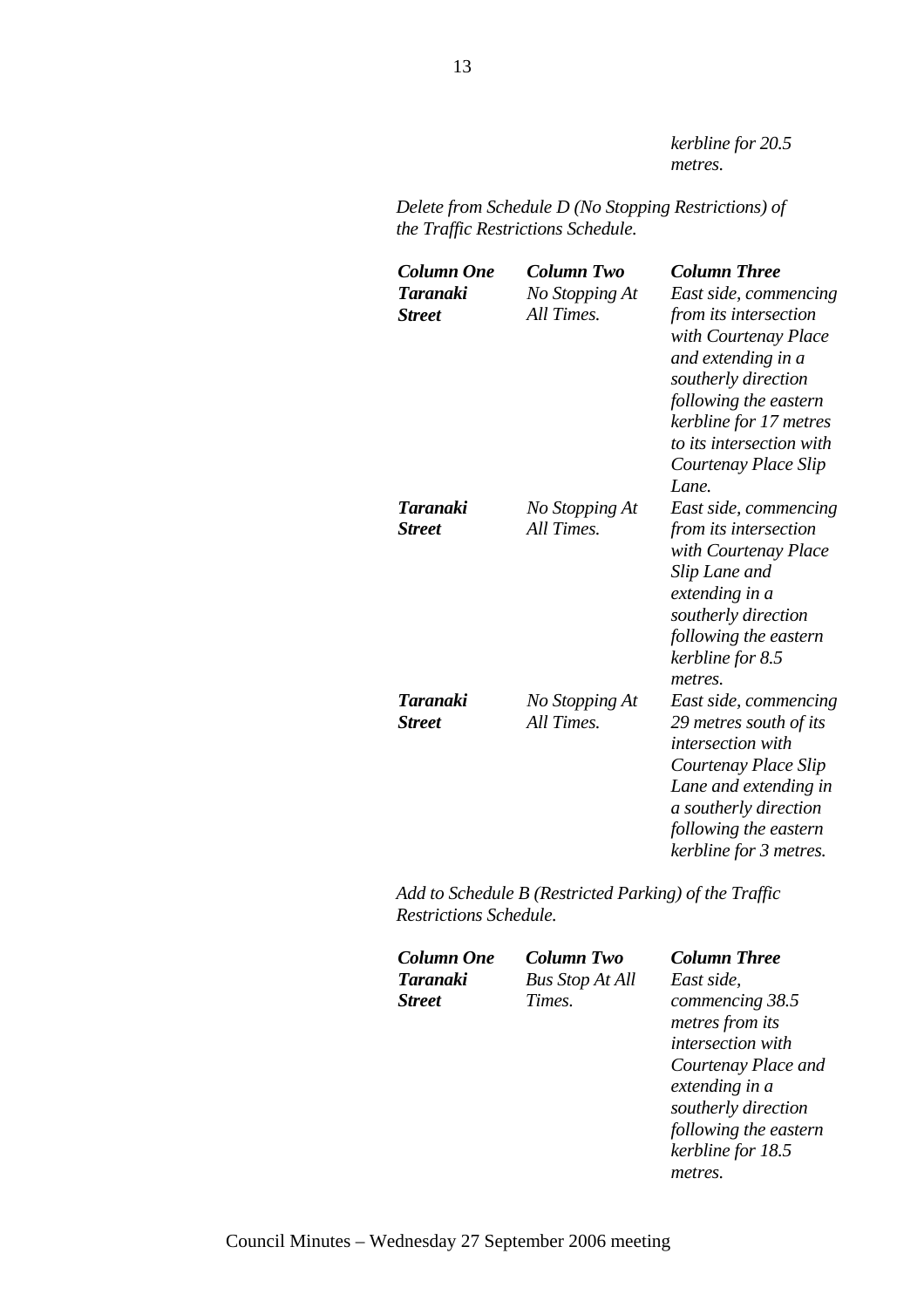| <b>Taranaki</b> | No Stopping      | East side, commencing |
|-----------------|------------------|-----------------------|
| <b>Street</b>   | Except for       | 8 metres south of its |
|                 | Vehicles         | intersection with     |
|                 | Displaying an    | Courtenay Place and   |
|                 | Operation        | extending in a        |
|                 | Mobility Card At | southerly direction   |
|                 | All Times.       | following the eastern |
|                 |                  | kerbline for 9 metres |
|                 |                  | $(1$ carpark).        |

*Add to Schedule D (No Stopping Restrictions) of the Traffic Restrictions Schedule.* 

| Column One    | Column Two                                       | <b>Column Three</b>                                                                                                                                                        |
|---------------|--------------------------------------------------|----------------------------------------------------------------------------------------------------------------------------------------------------------------------------|
| Taranaki      | No Stopping At                                   | East side, commencing                                                                                                                                                      |
| <b>Street</b> | All Times.                                       | 26.5 metres south of its<br><i>intersection with</i><br>Courtenay Place and<br>extending in a<br>southerly direction                                                       |
|               |                                                  | following the eastern<br>kerbline for 6.5<br>metres.                                                                                                                       |
| Taranaki      | Clearway,                                        | East side, commencing                                                                                                                                                      |
| <b>Street</b> | Monday to<br>Friday, $4:00$ pm $-$<br>$6:00$ pm. | 33 metres south of its<br><i>intersection with</i><br>Courtenay Place and<br>extending in a<br>southerly direction<br>following the eastern<br>kerbline for 5.5<br>metres. |

*Add to Schedule F (Metered Parking) of the Traffic Restrictions Schedule.* 

| <b>Column One</b> | Column Two         | <b>Column Three</b>      |
|-------------------|--------------------|--------------------------|
| Taranaki          | Pay and Display    | East side, commencing    |
| <b>Street</b>     | Parking, P120      | 17 metres south of its   |
|                   | Maximum,           | <i>intersection</i> with |
|                   | Monday to          | Courtenay Place and      |
|                   | Thursday 8:00am    | extending in a           |
|                   | $-6.00$ pm, Friday | southerly direction      |
|                   | $8:00$ am $-$      | following the eastern    |
|                   | 8:00pm,            | kerbline for 9.5 metres  |
|                   | Saturday 8:00am    | $(1$ carpark).           |
|                   | $-6:00$ pm.        |                          |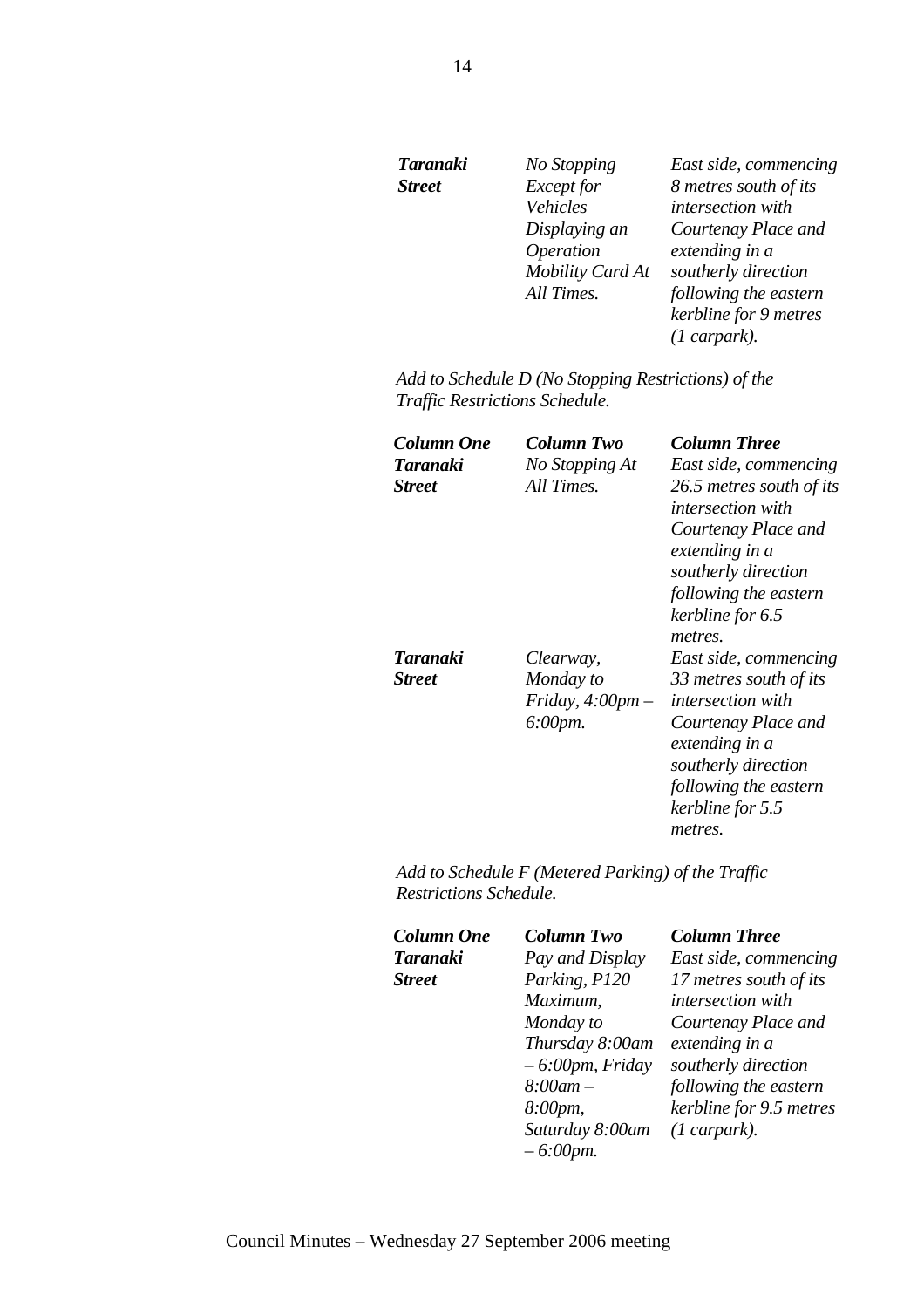| Taranaki      | Pay and Display    | East side, commencing   |
|---------------|--------------------|-------------------------|
| <b>Street</b> | Parking, P120      | 33 metres south of its  |
|               | Maximum,           | intersection with       |
|               | Monday to          | Courtenay Place and     |
|               | Thursday 8:00am    | extending in a          |
|               | $-6:00$ pm, Friday | southerly direction     |
|               | $8:00$ am $-$      | following the eastern   |
|               | $8:00pm$ ,         | kerbline for 5.5 metres |
|               | Saturday 8:00am    | $(1$ carpark).          |
|               | $-6:00$ pm.        |                         |

## *(d) NO STOPPING AT ALL TIMES AND METERED PARKING – YORK STREET – TE ARO – (40-06)*

*Delete from Schedule D (No Stopping Restrictions) of the Traffic Restrictions Schedule.* 

| Column One         | Column Two     | <b>Column Three</b>      |
|--------------------|----------------|--------------------------|
| <b>York Street</b> | No Stopping At | North side,              |
|                    | All Times.     | commencing from its      |
|                    |                | <i>intersection</i> with |
|                    |                | Taranaki Street and      |
|                    |                | extending in an          |
|                    |                | easterly direction       |
|                    |                | following the northern   |
|                    |                | kerbline for 71 metres.  |

*Add to Schedule D (No Stopping Restrictions) of the Traffic Restrictions Schedule.* 

| Column One<br><b>York Street</b> | Column Two<br>No Stopping At<br>All Times. | Column Three<br>North side,<br><i>commencing from its</i><br><i>intersection with</i><br>Taranaki Street and<br>extending in an<br>easterly direction<br>following the northern<br>kerbline for 5.8<br>metres. |
|----------------------------------|--------------------------------------------|----------------------------------------------------------------------------------------------------------------------------------------------------------------------------------------------------------------|
| <b>York Street</b>               | No Stopping At<br>All Times.               | North side,<br>commencing 16.8<br>metres east of its<br><i>intersection with</i><br>Taranaki Street and<br>extending in an<br>easterly direction<br>following the northern<br>kerbline for 32.9<br>metres.     |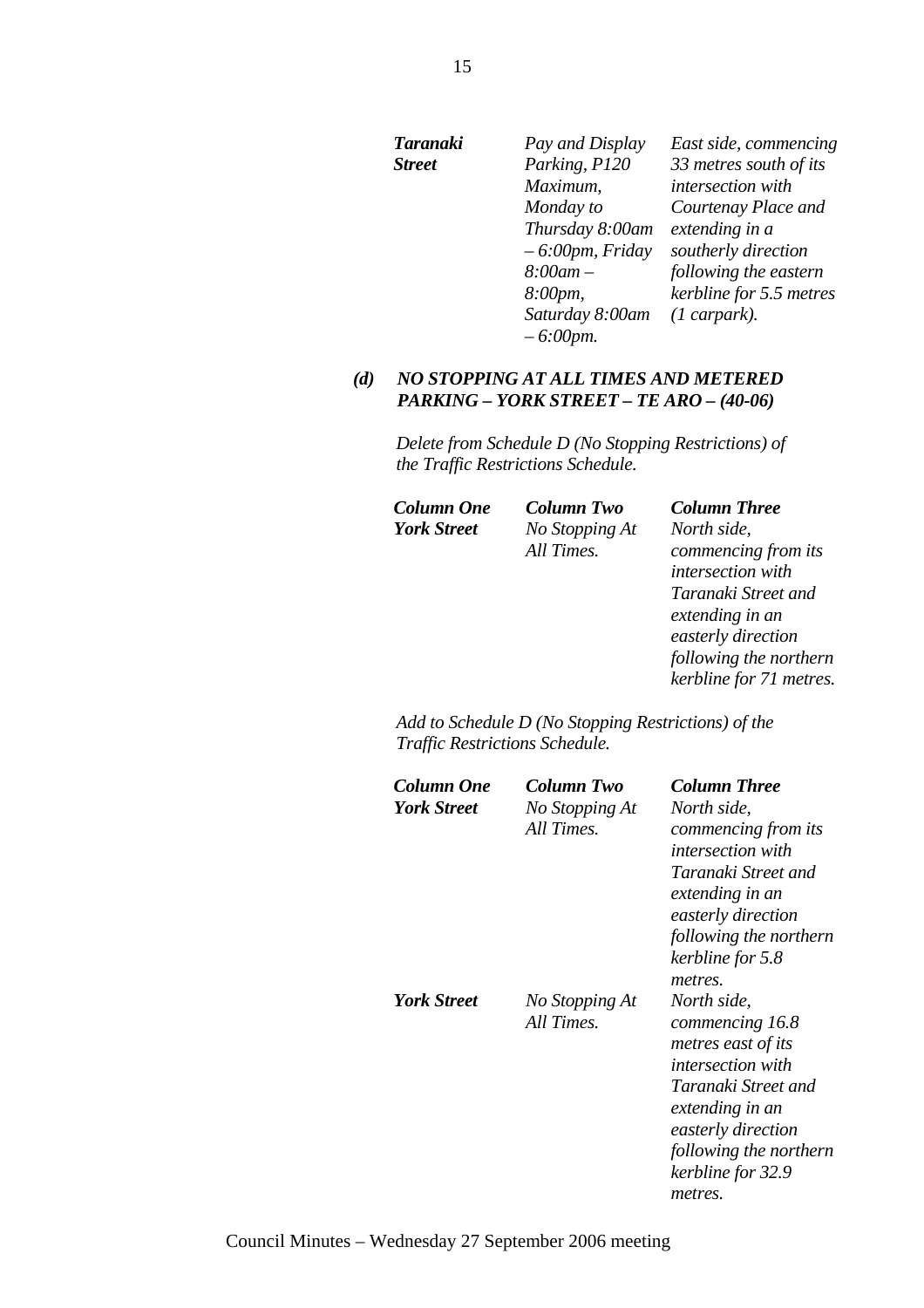*No Stopping At All Times.* 

*North side, commencing 61.4 metres east of its intersection with Taranaki Street and extending in an easterly direction following the northern kerbline for 9.6 metres.* 

*Add to Schedule F (Metered Parking) of the Traffic Restrictions Schedule.* 

| Column One         | Column Two         | <b>Column Three</b>      |
|--------------------|--------------------|--------------------------|
| <b>York Street</b> | Pay and Display    | North side,              |
|                    | Parking,           | commencing 5.8           |
|                    | P120 Maximum,      | metres east of its       |
|                    | Monday to          | <i>intersection with</i> |
|                    | Thursday 8:00am    | Taranaki Street and      |
|                    | $-6.00$ pm, Friday | extending in an          |
|                    | $8:00$ am $-$      | easterly direction       |
|                    | 8:00pm,            | following the northern   |
|                    | Saturday 8:00am    | kerbline for 11 metres   |
|                    | $-6:00$ pm.        | (2 carparks).            |
| <b>York Street</b> | Pay and Display    | North side,              |
|                    | Parking, P120      | commencing 49.7          |
|                    | Maximum,           | metres east of its       |
|                    | Monday to          | <i>intersection with</i> |
|                    | Thursday 8:00am    | Taranaki Street and      |
|                    | $-6.00$ pm, Friday | extending in an          |
|                    | $8:00$ am $-$      | easterly direction       |
|                    | 8:00pm,            | following the northern   |
|                    | Saturday 8:00am    | kerbline for 11.7        |
|                    | $-6:00$ pm.        | metres (2 carparks).     |
|                    |                    |                          |

### **The revocation motion was put:**

| Voting for:     | Councillors Goulden, McKinnon, Morrison,<br>Pepperell, Ritchie, Ruben, Wain,     |
|-----------------|----------------------------------------------------------------------------------|
| Voting against: | Mayor Prendergast, Ahipene-Mercer, Armstrong,<br>Foster, Gill, Shaw, Wade-Brown, |
| Majority Vote:  | 7:7                                                                              |

## **The revocation motion was declared LOST by casting vote of the Mayor.**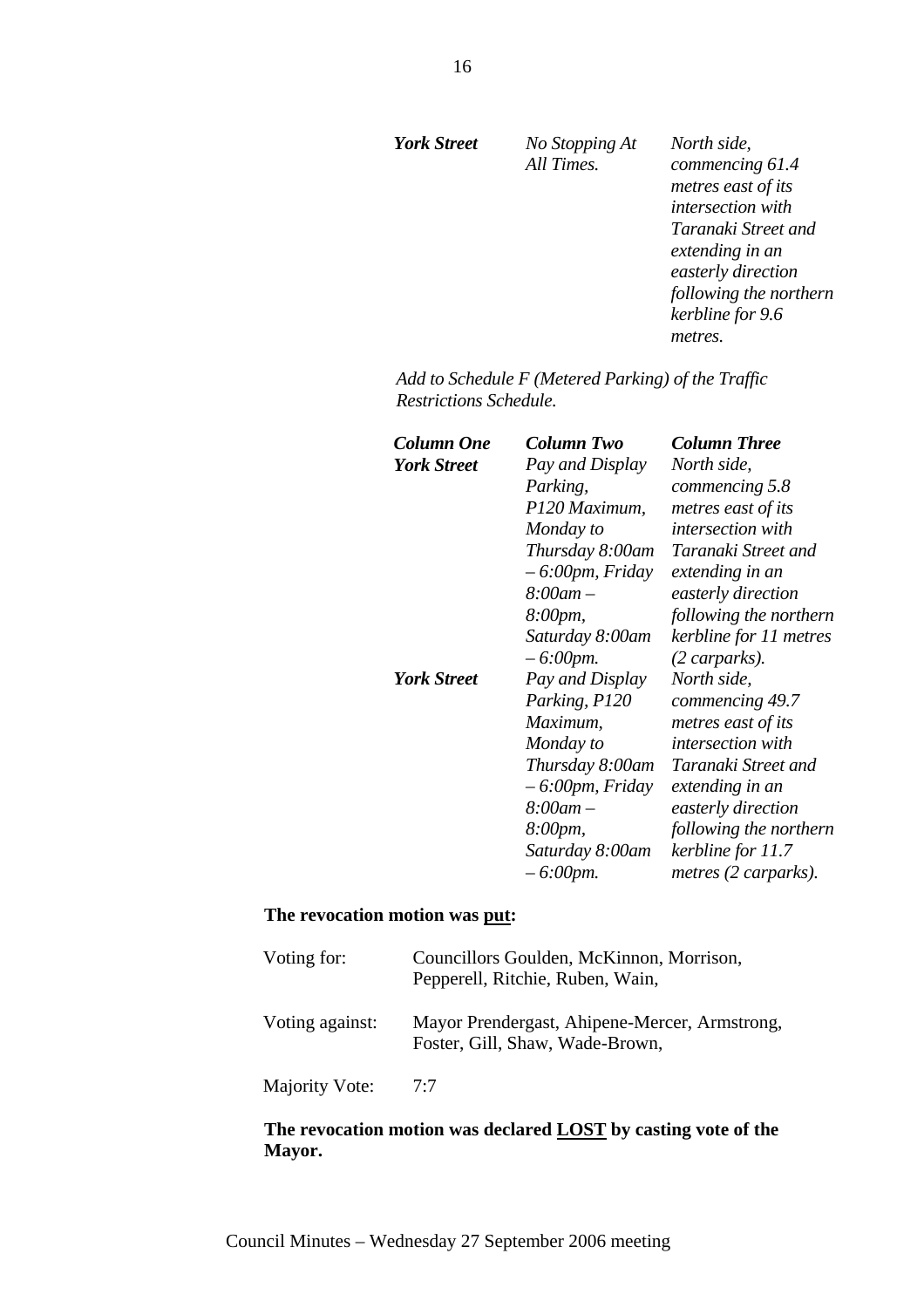# **Reports from Committees – Part A Committee Decisions requiring Council approval**

207/06C **STRATEGY AND POLICY COMMITTEE Meeting of Thursday 21 September 2006**  (1215/11/IM) (REPORT 4)

1. **ITEM 231/06P REVIEW OF REPRESENTATION ARRANGEMENTS FOR THE 2007 LOCAL AUTHORITY ELECTIONS**  (1215/52/IM) (REPORT 1)

## **Moved Councillor Shaw, seconded Councillor Ritchie the substantive motion.**

(Councillor Goulden left the meeting at 6.46pm.) (Councillor Goulden returned to the meeting at 6.56pm.)

## **Moved Councillor Foster, seconded Councillor Ahipene-Mercer, the following amendment:**

"Move Wadestown from Lambton Ward to Onslow/Western Ward and move Southgate from Southern Ward to Eastern Ward."

## **The amendment was put:**

| Voting for:     | Mayor Prendergast, Ahipene-Mercer, Armstrong,<br>Foster, Gill, Ritchie, Shaw and Wade-Brown. |
|-----------------|----------------------------------------------------------------------------------------------|
| Voting against: | Councillors Goulden, McKinnon, Morrison, Pepperell,<br>Ruben and Wain.                       |
|                 |                                                                                              |

## Majority Vote: 8:6

## **The amendment was declared CARRIED.**

(The meeting adjourned for dinner at 7.28pm and reconvened at 7.54pm.)

(Councillor Goulden returned to the meeting at 7.55pm.) (Councillor Ruben returned to the meeting at 7.55pm.)

#### **The substantive motion recommendation 1 was put.**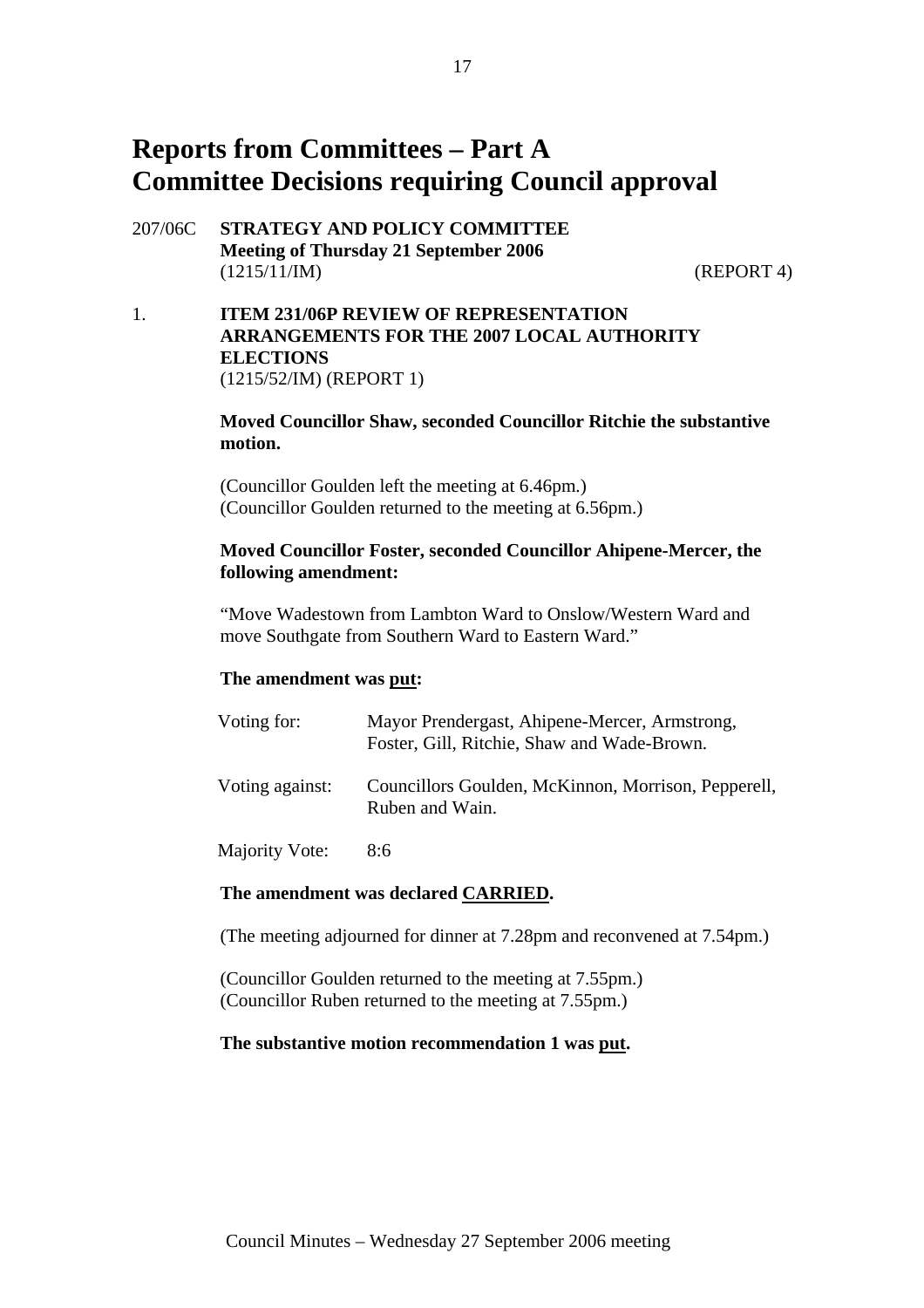| Voting for:     | Mayor Prendergast, Councillors Ahipene-Mercer,<br>Armstrong, Foster, Gill, Goulden, McKinnon, Morrison,<br>Pepperell, Ritchie, Ruben, Shaw, Wade-Brown and<br>Wain. |
|-----------------|---------------------------------------------------------------------------------------------------------------------------------------------------------------------|
| Voting against: | Nil.                                                                                                                                                                |
| Majority Vote:  | 14:0                                                                                                                                                                |

## **The substantive motion recommendation 1 was declared CARRIED.**

## **The substantive motion recommendation 2 as amended was put.**

| Voting for:     | Mayor Prendergast, Councillors Ahipene-Mercer,<br>Armstrong, Foster, Gill, Morrison, Ritchie, Ruben,<br>Shaw, Wade-Brown and Wain. |
|-----------------|------------------------------------------------------------------------------------------------------------------------------------|
| Voting against: | Councillors Goulden, McKinnon and Pepperell.                                                                                       |
| Majority Vote:  | 11:3                                                                                                                               |

## **The substantive motion recommendation 2 as amended was declared CARRIED.**

## **The substantive motion recommendation 3 was put.**

| Voting for:     | Mayor Prendergast, Councillors Ahipene-Mercer,<br>Armstrong, Foster, Gill, Goulden, McKinnon, Morrison,<br>Ritchie, Ruben, Shaw, Wade-Brown and Wain. |
|-----------------|-------------------------------------------------------------------------------------------------------------------------------------------------------|
| Voting against: | Councillor Pepperell.                                                                                                                                 |

Majority Vote: 13:1

# **The substantive motion recommendation 3 was declared CARRIED.**

#### **The substantive motion recommendation 5 was put.**

| Voting for:     | Mayor Prendergast, Councillors Ahipene-Mercer,<br>Armstrong, Foster, Morrison, Ritchie, Shaw, Wade-<br>Brown and Wain. |
|-----------------|------------------------------------------------------------------------------------------------------------------------|
| Voting against: | Councillors Gill, Goulden, McKinnon, Pepperell and<br>Ruben.                                                           |
| Majority Vote:  | 9:5                                                                                                                    |

## **The substantive motion recommendation 5 was declared CARRIED.**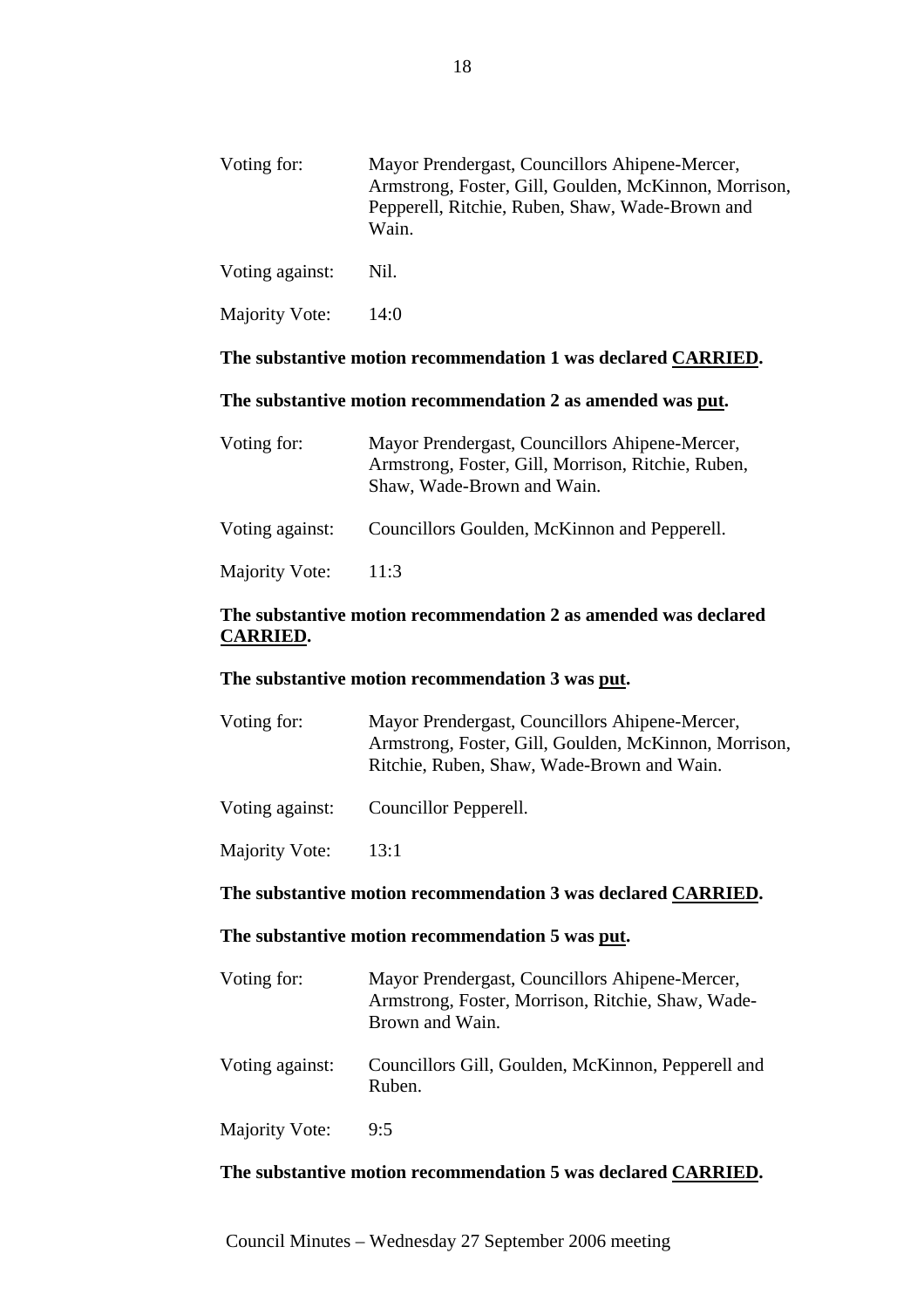## **The substantive motion recommendations 4, 6 and 7 were put.**

Voting for: Mayor Prendergast, Councillors Ahipene-Mercer, Armstrong, Foster, Gill, Goulden, McKinnon, Morrison, Pepperell, Ritchie, Ruben, Shaw, Wade-Brown and Wain.

Voting against: Nil. Majority Vote: 14:0

# **The substantive motion recommendations 4, 6 and 7 were declared**

# **RESOLVED:**

**CARRIED.**

## *THAT Council:*

- *1. Confirm the decision to elect the members of the Wellington City Council (other than the Mayor) under the ward system for the 2007 local authority elections.*
- *2. Agree the Council's initial proposal to divide the city into five wards for electoral purposes, as approved by the Council at its meeting on 28 June 2006 and publicly notified on 8 July 2006, be confirmed subject to the suburbs of Wadestown and Southgate remaining in the current Lambton and Southern Wards respectively for electoral purposes, and that the names of those wards and the suburban communities of interest comprised within each of those wards, be as follows:* 
	- *(a) Northern Ward Comprising Churton Park, Glenside, Grenada North, Grenada Village, Horokiwi, Johnsonville, Newlands, Ohariu, Paparangi, Takapu Valley, Tawa and Woodridge (the boundaries of which are as shown on the attached Northern Ward Boundary Map dated 28 June 2006 - Appendix 1 of the minutes).*
	- *(b) Onslow/Western Ward Comprising Broadmeadows, Crofton Downs, Kaiwharawhara, Karori, Khandallah, Makara, Makara Beach, Ngaio, Ngauranga, Northland, Wadestown and Wilton (the boundaries of which are as shown on the attached Onslow/Western Ward Boundary Map dated 28 June 2006 - Appendix 2 of the minutes of the minutes).*
	- *(c) Lambton Ward Comprising Aro Valley, Part Brooklyn, Highbury, Kelburn, Mt Cook, Mt Victoria, Oriental Bay, Pipitea, Te Aro, Thorndon Wadestown and Wellington Central (the boundaries of which*

Council Minutes – Wednesday 27 September 2006 meeting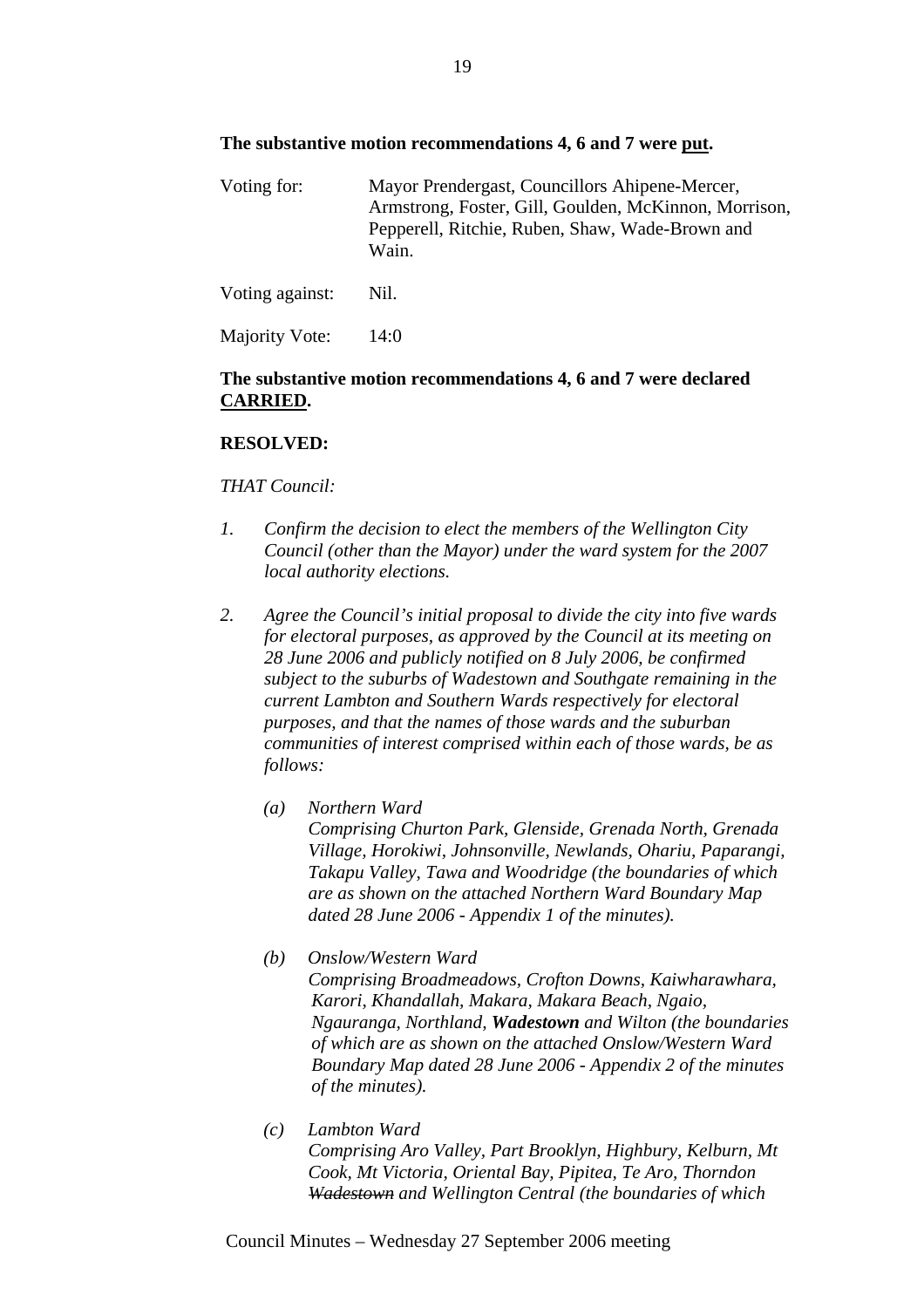*are as shown on the attached Lambton Ward Boundary Map dated 28 June 2006 - Appendix 3 of the minutes).* 

*(d) Southern Ward* 

*Comprising Berhampore, Part Brooklyn, Island Bay, Kingston, Mornington, Newtown, Owhiro Bay Southgate and Vogeltown (the boundaries of which are as shown on the attached Southern Ward Boundary Map 28 June 2006 - Appendix 4 of the minutes).* 

*(e) Eastern Ward* 

*Comprising Breaker Bay, Hataitai, Houghton Bay, Karaka Bays, Kilbirnie, Lyall Bay, Maupuia, Melrose, Miramar, Moa Point, Rongotai, Roseneath, Seatoun, Southgate and Strathmore Park (the boundaries of which are as shown on the attached Eastern Ward Boundary Map dated 28 June 2006 - Appendix 5 of the minutes).* 

#### *Note*

*The current ward boundaries do not comply with the "fairness" provisions of the Local Electoral Act 2001 (LEA) in that the Lambton Ward is under represented by 13.77% and the Eastern Ward is over represented by 12.66%.* 

*The Council's initial proposal, recommended the transfer of Roseneath from the Lambton Ward to the Eastern Ward, Wadestown from the Lambton Ward to the Onslow/Western Ward and Southgate from the Southern Ward to the Eastern Ward.* 

*The transfer of Roseneath (population 1600) from the Lambton Ward to the Eastern Ward will, on its own, achieve the population per Councillor ratio required (i.e. within the +/- 10% variance). The transfer of Wadestown (population 3250) or Southgate (population 880) from the Lambton and Southern Wards respectively, as is proposed in the Council's initial representation proposal, is not required to achieve the "fairness" criteria. The retention of these suburbs within the existing ward boundaries will ensure that any disruption to the ward boundaries is kept to a minimum.* 

*A number of very minor meshblock adjustments were also incorporated in the Council's initial proposal. These adjustments were proposed in an endeavour to ensure that the proposed ward boundaries followed the Council's suburb boundaries (i.e. its communities of interest) as closely as possible. These meshblock adjustments affect approximately 20-30 properties only.* 

*3. Confirm the decision to retain the level of elected members (excluding the Mayor) at 14 and that the distribution of those members between the five wards be as follows:*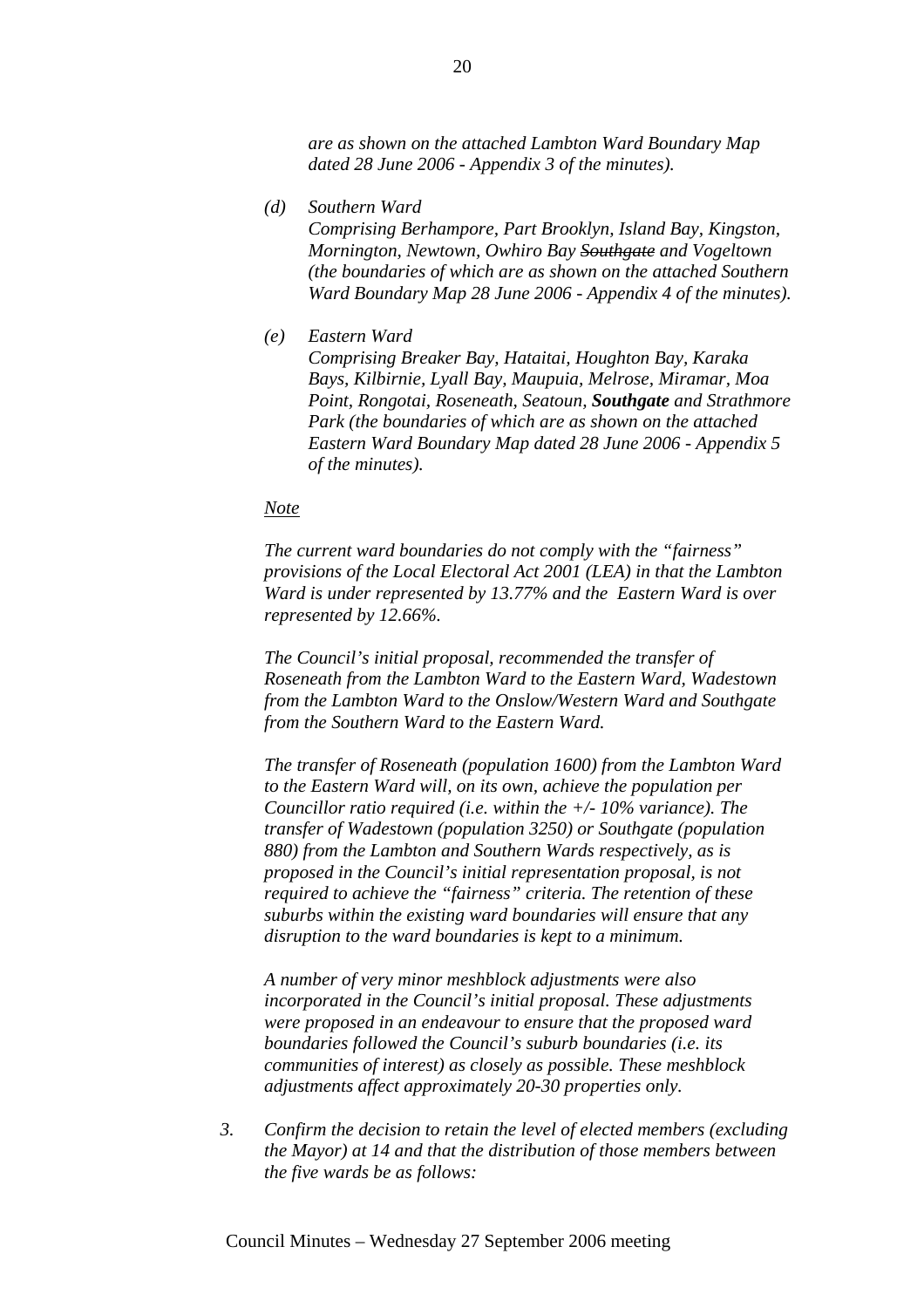| Northern Ward       | 3 Councillors |
|---------------------|---------------|
| Onslow/Western Ward | 3 Councillors |
| Lambton Ward        | 3 Councillors |
| Southern Ward       | 2 Councillors |
| Eastern Ward        | 3 Councillors |

- *4. Rescind the decision to extend the Makara/Ohariu Community to include the rural suburbs of Takapu Valley (excluding the suburban centre in Takapu Road) and Horokiwi (excluding Hutt Road) and for the altered community to be named the Wellington Rural Community and resolve that the existing Makara/Ohariu Community Board continue to operate within its current boundaries, that the community not be subdivided for electoral purposes and that its existing membership of six elected members (and no appointed members) continue to be elected by the electors of the Makara/Ohariu community as a whole.*
- *5. Rescind the decision to abolish the existing Tawa Community and Tawa Community Board and resolve that the Tawa Community Board continue to operate within its current boundaries, that the community not be subdivided for electoral purposes and that its existing membership of six elected members continue to be elected by the electors of the Tawa community as a whole, plus two appointed members.*
- *6. Agree the decision that no further community boards be established across the city at this time be confirmed.*
- *7. Agree that the wording of the reasons for the Council's decision, and its acceptance or rejection of submissions received on the Council's initial proposal dated 28 June 2006, be approved by the Portfolio Leader Governance and the Chief Executive.*

#### *Note*

*The reasons for the Council's decision to amend its initial proposal and its rejection of the submissions received on it, must be included in the public notice that the Council is required to give, under section 19N of the Local Electoral Act 2001.* 

(Councillor Shaw left the meeting 8.22pm)

## 208/06C **STRATEGY AND POLICY COMMITTEE Meeting of Thursday 7 September 2006**  (1215/11/IM) (REPORT 2)

1. **ITEM 215/06P CENTRAL AREA CHAPTER REVIEW** (1215/52/IM) (REPORT 2)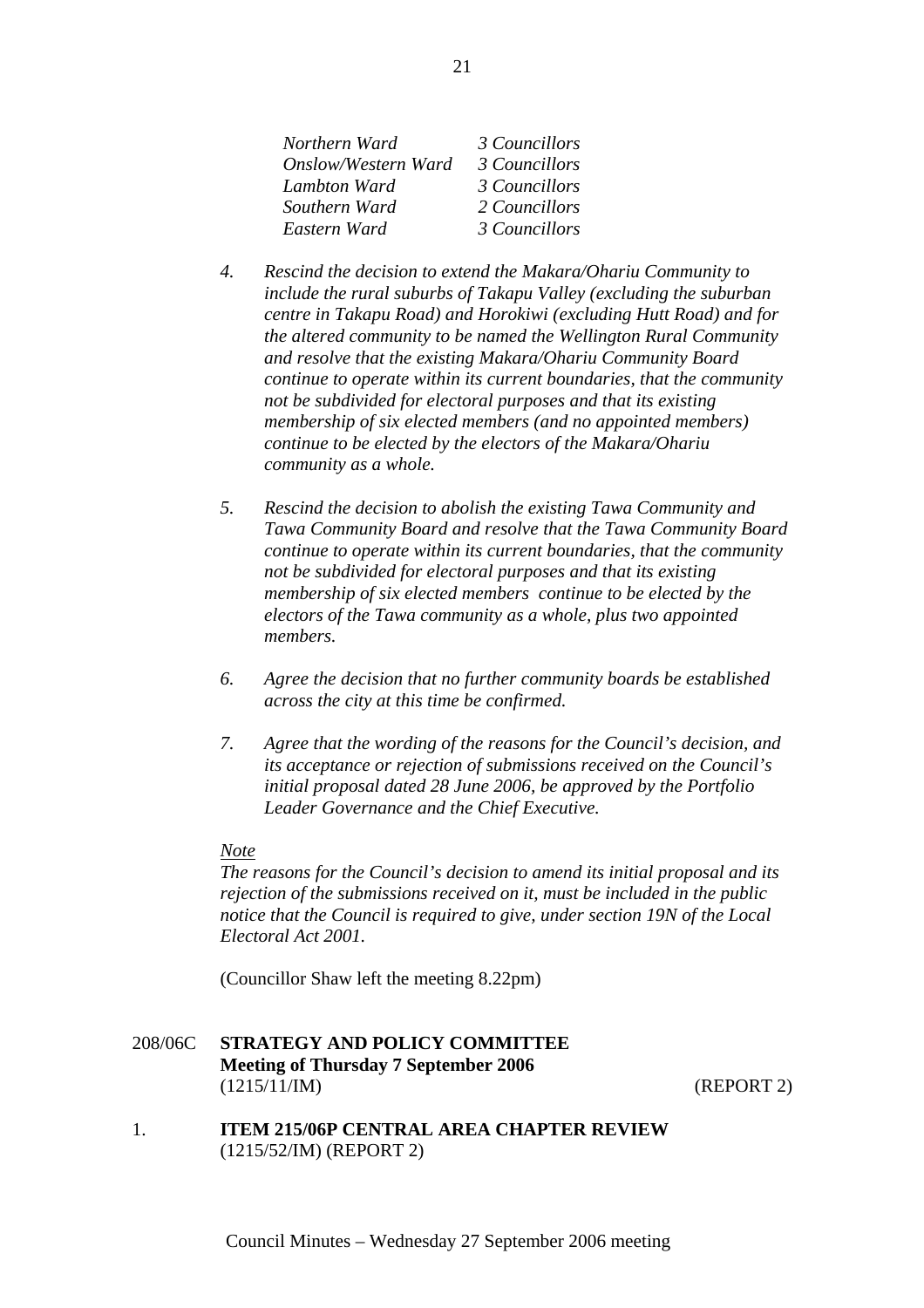## **Moved Councillor Foster, seconded Councillor Gill, the substantive motion.**

## **The substantive motion was put.**

| Voting for:     | Mayor Prendergast, Councillors Ahipene-Mercer,<br>Armstrong, Foster, Gill, Goulden, McKinnon, Morrison,<br>Pepperell, Ritchie, Ruben, Wade-Brown and Wain. |
|-----------------|------------------------------------------------------------------------------------------------------------------------------------------------------------|
| Voting against: | Nil.                                                                                                                                                       |
| Majority Vote:  | 13:0                                                                                                                                                       |

## **The substantive motion was declared CARRIED.**

## **RESOLVED:**

## *THAT Council:*

- *1. Agrees to publicly withdraw proposed District Plan Change 41 (Design and Wind Controls for the Operational Port Area) under clause 8D(1) of the First Schedule of the Resource Management Act 1991 provided that the withdrawal will take effect when the public notice required under clause 8D(2) is given concurrently with the notification of proposed District Plan Change 48 (Central Area).*
- *2. Agrees to name the newly created precinct in the north of the Central Area, comprising Railway yards land and the remainder Operational Port Area (excluding the proposed Port Redevelopment Precinct), Pipitea Precinct*

## 209/06C **STRATEGY AND POLICY COMMITTEE Meeting of Thursday 14 September 2006**  (1215/11/IM) (REPORT 3)

1. **ITEM 223/06P LIQUOR CONTROL BYLAW – BANS FOR SPECIAL EVENTS: 1 NOVEMBER 2006 – 30 MAY 2007**  (1215/52/IM) (REPORT 4)

## **Moved Councillor Armstrong, seconded Councillor Wade-Brown, the substantive motion.**

(Councillor Goulden was asked by the Mayor to withdraw and apologise for comments that he had made during debate. He refused to do so.) (The meeting adjourned at 8.28pm for officers to speak to Councillor Goulden.)

(The meeting reconvened at 8.30pm.)

(Councillor Goulden was not present when the meeting reconvened.)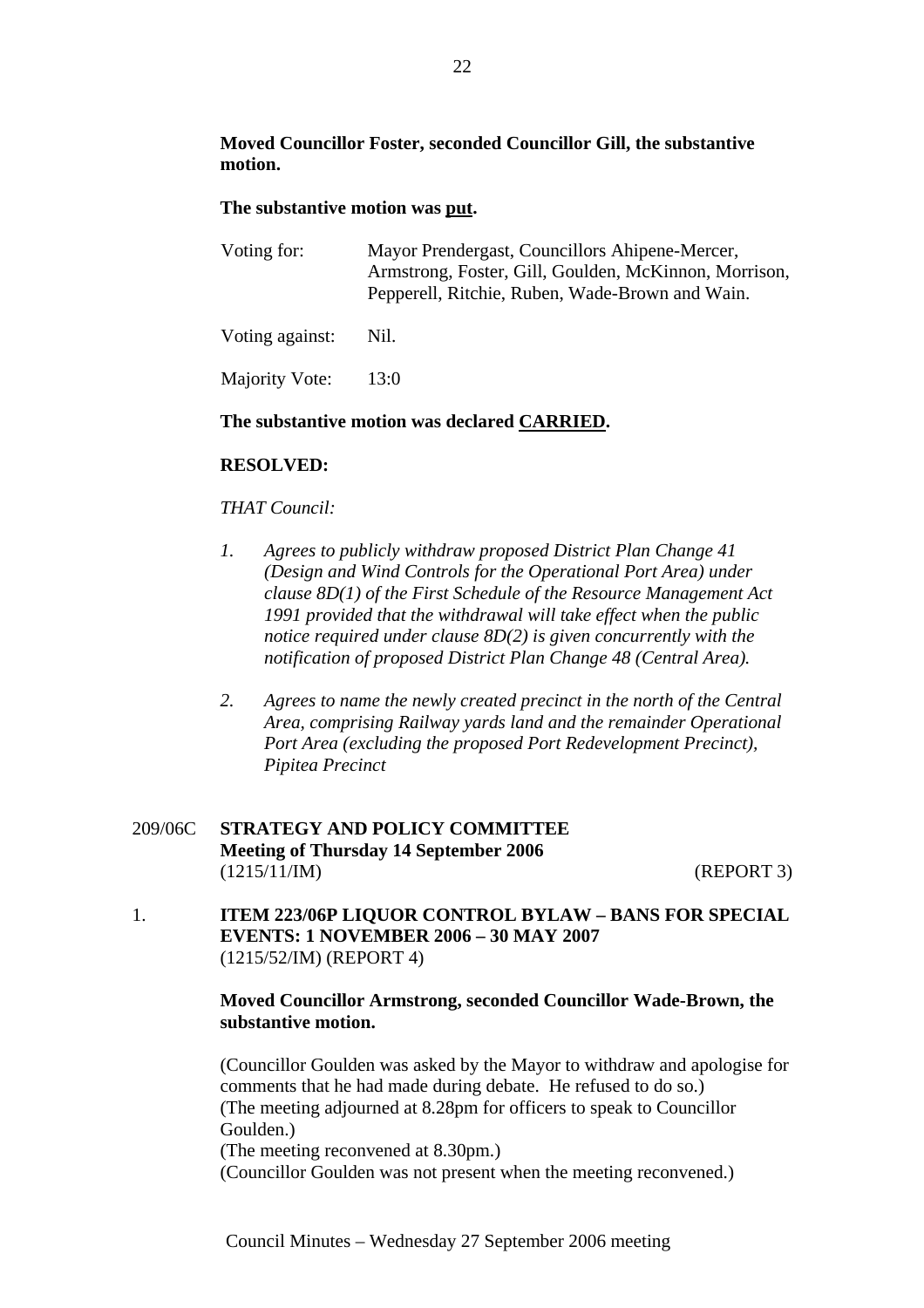### **The substantive motion event 6 was put:**

| Voting for:     | Mayor Prendergast, Councillors Ahipene-Mercer,<br>Foster, Gill, McKinnon, Morrison, Pepperell, Ritchie,<br>Ruben and Wain. |
|-----------------|----------------------------------------------------------------------------------------------------------------------------|
| Voting against: | Councillors Armstrong and Wade-Brown.                                                                                      |
| Majority Vote:  | 10:2                                                                                                                       |

#### **The substantive motion event 6 was declared CARRIED.**

#### **The substantive motion events 1 - 5 were put:**

| Voting for:     | Mayor Prendergast, Councillors Ahipene-Mercer,<br>Armstrong, Foster, Gill, McKinnon, Morrison,<br>Pepperell, Ritchie, Ruben, Wade-Brown and Wain. |  |
|-----------------|---------------------------------------------------------------------------------------------------------------------------------------------------|--|
| Voting against: | Nil.                                                                                                                                              |  |
| Majority Vote:  | 12:0                                                                                                                                              |  |

#### **The substantive motion events 1- 5 were declared CARRIED.**

#### **RESOLVED:**

#### *THAT Council:*

*1. Resolves to invoke liquor control bans for specific events 1 – 6 under the provisions of Clause 23.2.1 of the Consolidated Bylaw:* 

#### *Event 1 - Guy Fawkes*

*Saturday 4 November 2006, 5pm until 8am the following day within an extended liquor ban area that includes the Wellington Central Area (as defined in the bylaw) and including all of Oriental Parade to and including Point Jerningham and the area generally known as the Mt Victoria Lookout and defined as area "B" in the Te Ranga a Hiwi Precinct in the Wellington District Plan.* 

*A map of the extended liquor ban area as attached* 

*In the event of unfavourable weather conditions the Guy Fawkes display may be postponed until the following night. In the event of a postponement the liquor ban shall apply: Sunday 5 November 2006, 5pm until 8am the following day within an extended liquor ban area that includes the Wellington Central Area (as defined in the bylaw) and including all of Oriental Parade to and including Point Jerningham and the area generally known as the Mt Victoria Lookout and defined as area "B" in the Te Ranga a Hiwi Precinct in the Wellington District Plan.* 

Council Minutes – Wednesday 27 September 2006 meeting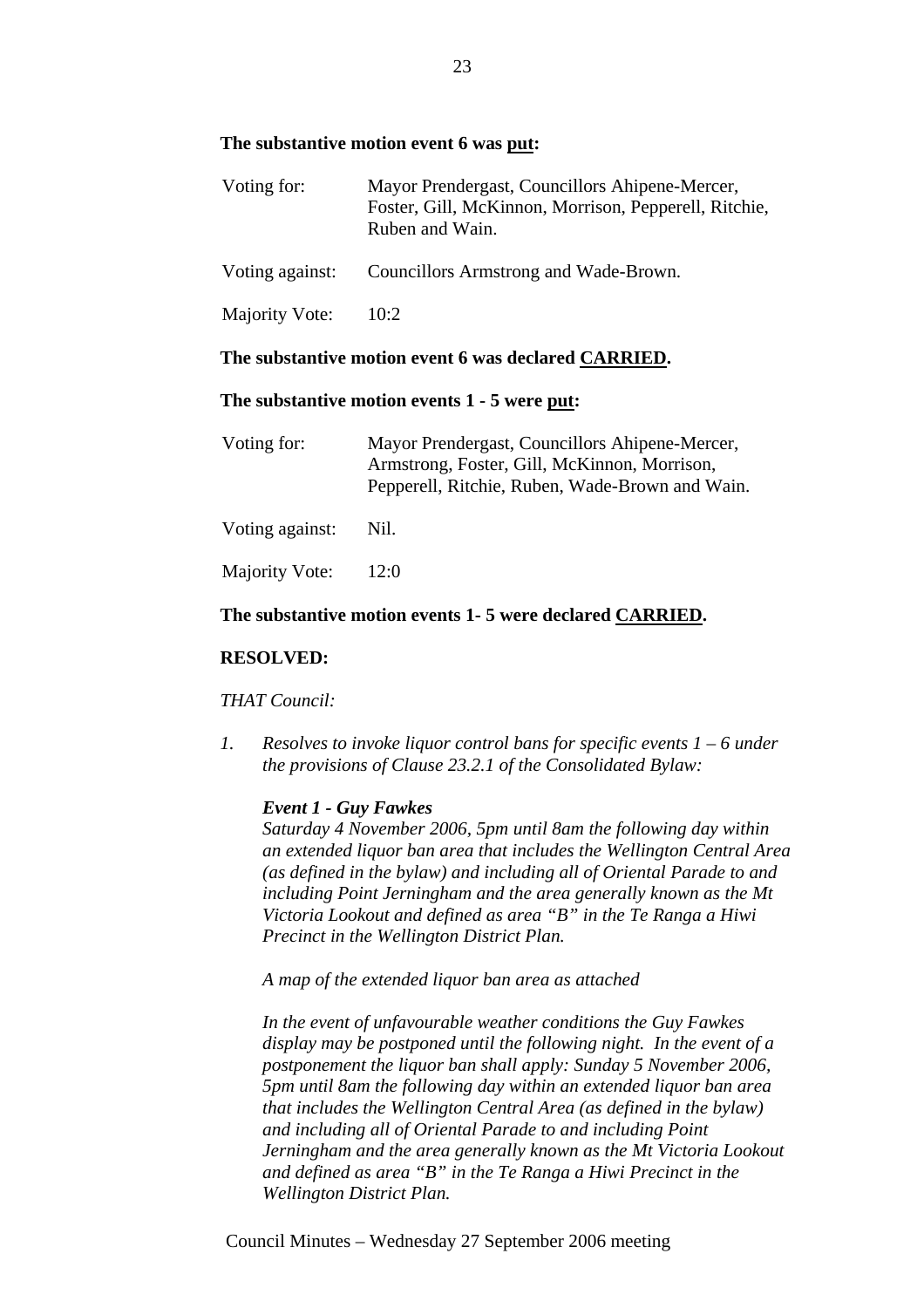#### *Event 2 - New Years Eve Celebrations*

*Saturday 31 December 2006 from 5pm until 8am the following day, within an extended liquor ban area that includes the Wellington Central Area (as defined in the bylaw) and including all of Oriental Parade to and including Point Jerningham.* 

#### *Event 3 - X Air Games*

*Across the Wellington Central Area from 8am on Saturday 10 February 2007 until 5pm on that day. The general liquor ban shall apply from 5pm Saturday 10 February until 8am on Sunday 11 February 2007. In the event of a postponement the ban is to be extended from 8am Sunday 11 February 2007 until 6pm on the same day.* 

#### *Event 4 - Cuba Street Carnival*

*For the Cuba Character area as defined in the Wellington City District Plan map from 8am on Saturday 24 February 2007 until 5pm that same day. The general liquor ban shall apply from 5pm Saturday 24 February until 8am on Sunday 25 February 2007.* 

#### *Event 5 - Dragon Boat Festival*

*On Saturday 10 March 2007 from 8am to 5pm on that day. The general ban applies from 5pm Saturday 10 March until 8am on Sunday 11 March 2007. The ban shall apply to that area within the Wellington Central area bordered by the Aotea and Waterloo Quay junction, Waterloo Quay, Customhouse Quay to Willis St, along Willis St to Mercer St to Wakefield Street to Kent Terrace.* 

#### *Event 6 - St Patrick's Day*

*Across the Wellington Central Area from 12 noon on Saturday 17 March 2007 until 5pm on that day. The general ban applies from 5pm Saturday 17 March until 8am on Sunday 18 March 2007.* 

# **Reports from Committee - Part B Committee decisions for Council to note.**

## 210/06C **RECEIPT OF INFORMATION FOR NOTING FROM COMMITTEES** (1215/11/IM)

**Moved Mayor Prendergast seconded Councillor Cook the substantive motion, that Council receive the information for noting from the Strategy and Policy Committee ordinary meetings of Thursday 7 October 2006, Thursday 14 October 2006 and Thursday 21 October 2006.**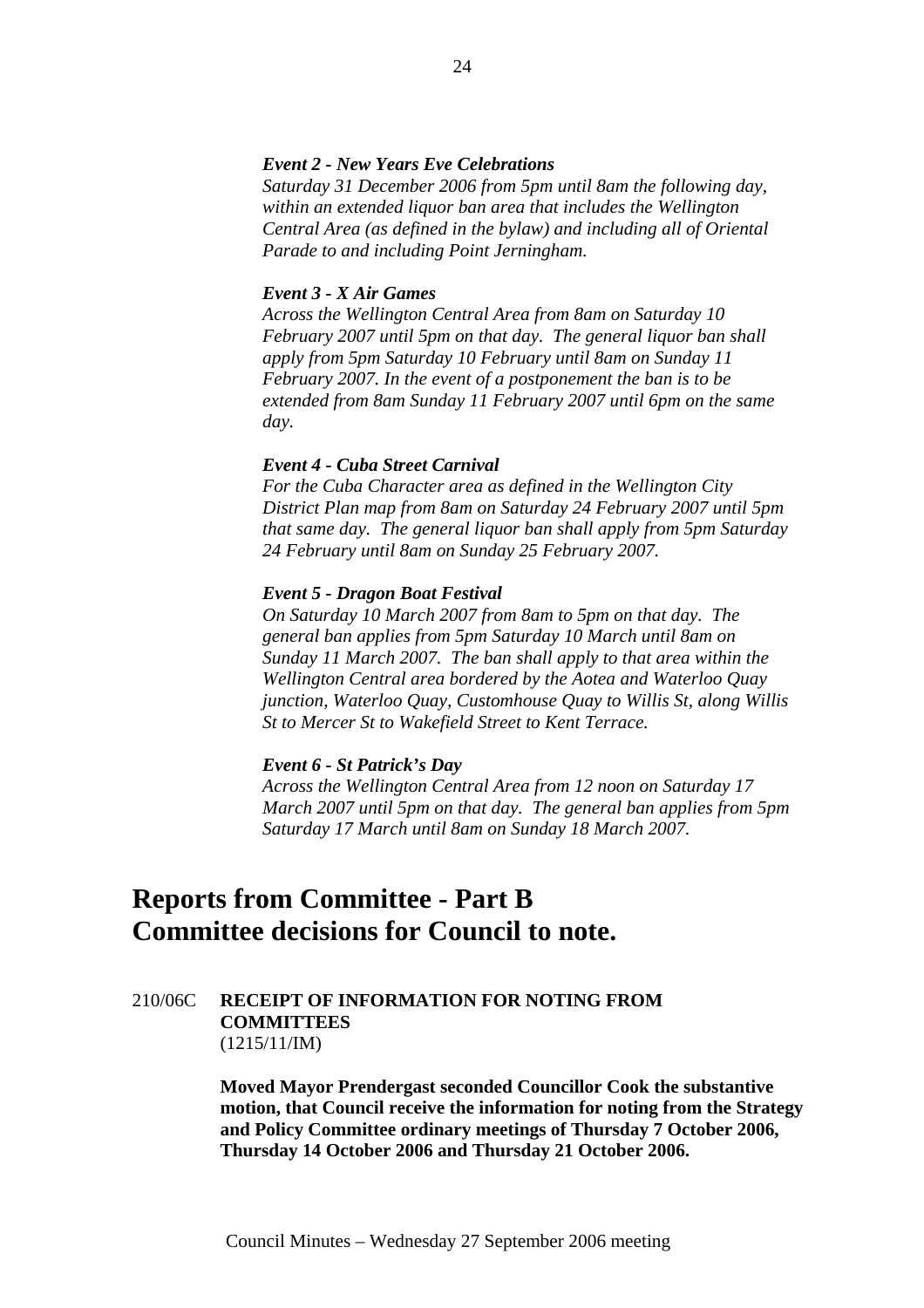## **The substantive motion was put.**

| Voting for:     | Mayor Prendergast, Councillors Ahipene-Mercer,<br>Armstrong, Foster, Gill, McKinnon, Morrison,<br>Pepperell, Ritchie, Wade-Brown and Wain. |  |
|-----------------|--------------------------------------------------------------------------------------------------------------------------------------------|--|
| Voting against: | Councillor Ruben.                                                                                                                          |  |
| Majority Vote:  | 11:1                                                                                                                                       |  |

## **The substantive motion was declared CARRIED.**

## **RESOLVED:**

## *THAT Council:*

*1. Receive the information for noting from the Strategy and Policy Committee ordinary meetings of Thursday 7 October 2006, Thursday 14 October 2006 and Thursday 21 October 2006.* 

*STRATEGY AND POLICY COMMITTEE Meeting of Thursday 7 September 2006 (1215/11/IM) (REPORT 5)*

## *1. ITEM 216/06P WELLINGTON MARKET PROPOSAL (1215/52/IM) (REPORT 3)*

*THAT the Strategy and Policy Committee:* 

- *1. Receive the information.*
- *2. Note the previous work on a Retail Policy that identified the potential for an arts and crafts market in Wellington.*
- *3. Note the development of a Trading in Public Places Policy which recognises the use of public space for this type of activity.*
- *4. Agree that officers investigate further work on the feasibility of a markets or markets, including:* 
	- *a. possible locations;*
	- *b. financial requirements;*
	- *c. any resource consent requirements;*
	- *d. requesting, if appropriate, expressions of interest from potential providers;*
	- *e. and to report back to this Committee on the findings of this work.*

## *STRATEGY AND POLICY COMMITTEE Meeting of Thursday 14 September 2006 (1215/11/IM) (REPORT 6)*

Council Minutes – Wednesday 27 September 2006 meeting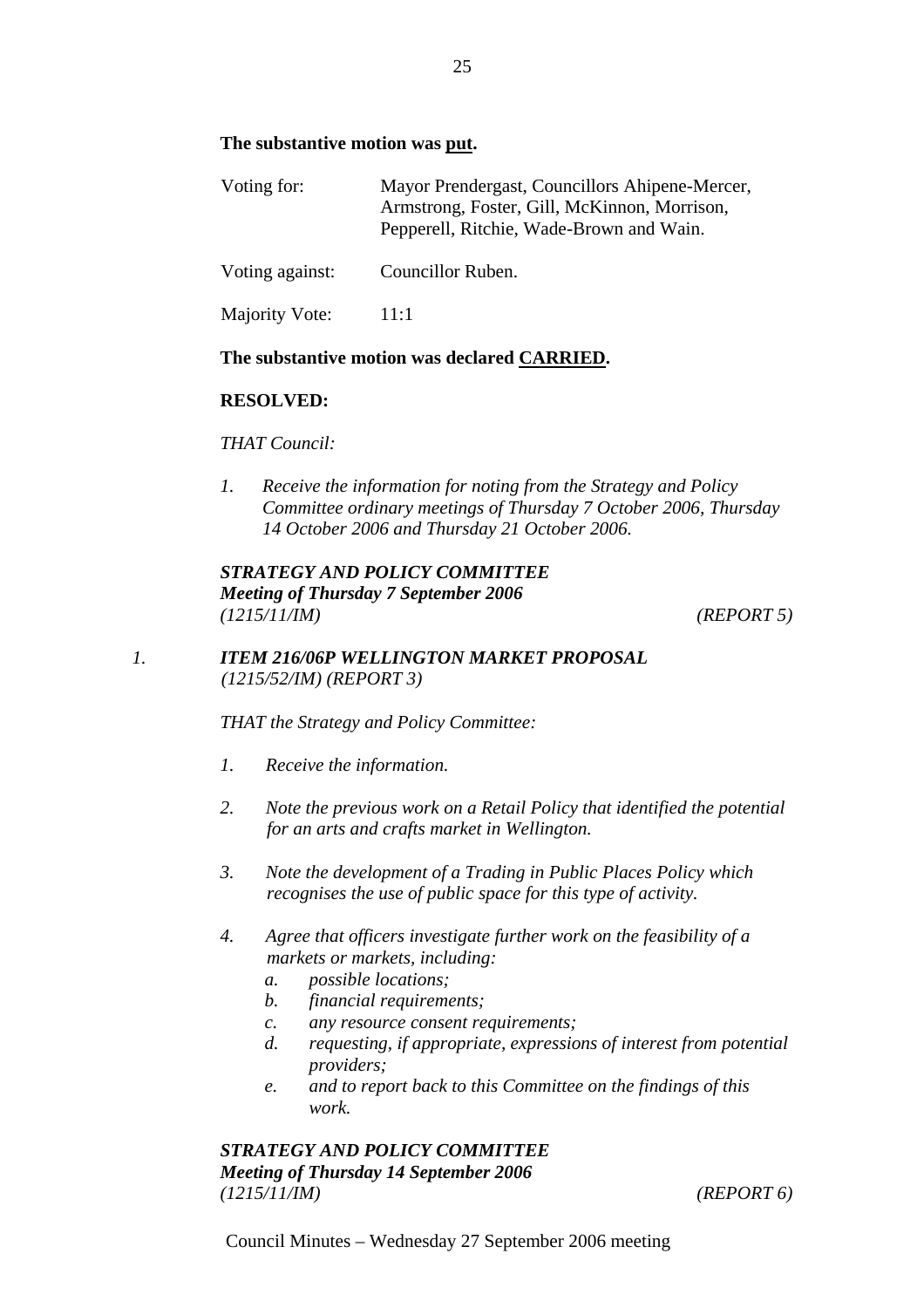## *1. ITEM 221/06P PROPOSED DISTRICT PLAN CHANGE 51: AMENDMENTS TO FINANCIAL CONTRIBUTION PROVISIONS (1215/52/IM) (REPORT 2)*

*THAT the Strategy and Policy Committee:* 

- *1. Receive the information.*
- *2. Agree to notify Proposed Plan Change 51 (attached as Appendix One of the officer's report) in accordance with Schedule 1 of the Resource Management Act 1991.*
- *3. Agree to adopt the Section 32 Report for Proposed Plan Change 51 (attached as Appendix Two of the officer's report).*
- *4. Delegate to the Portfolio Leader for Urban Development the authority to approve minor editorial changes to the proposed Plan Change, and the authority to sign off on the final plan change documentation prior to notification.*

## *2. ITEM 222/06P PROPOSED DISTRICT PLAN VARIATION 4 – AMENDMENTS TO PROPOSED DISTRICT PLAN CHANGE 43 (HERITAGE PROVISIONS) (1215/52/IM) (REPORT 3)*

*THAT the Strategy and Policy Committee:* 

- *1. Receive the information.*
- *2. Agree to publicly notify Proposed District Plan Variation 4, as set out at Appendix 1 of the officer's report, in accordance with the First Schedule of the Resource Management Act 1991.*
- *3. Agree that the closing date for submissions be 27 November 2006.*
- *4. Delegate to the Portfolio Leader for Urban Development the authority to approve any minor editorial word changes prior to public notification.*
- *5. Adopt the Section 32 Report set out in Appendix 2 to the officer's report.*

## *3. ITEM 224/06P DISCRETIONARY GRANTS REPORT (1215/52/IM) (REPORT 5)*

*THAT the Strategy and Policy Committee:* 

*1. Receive the information.* 

Council Minutes – Wednesday 27 September 2006 meeting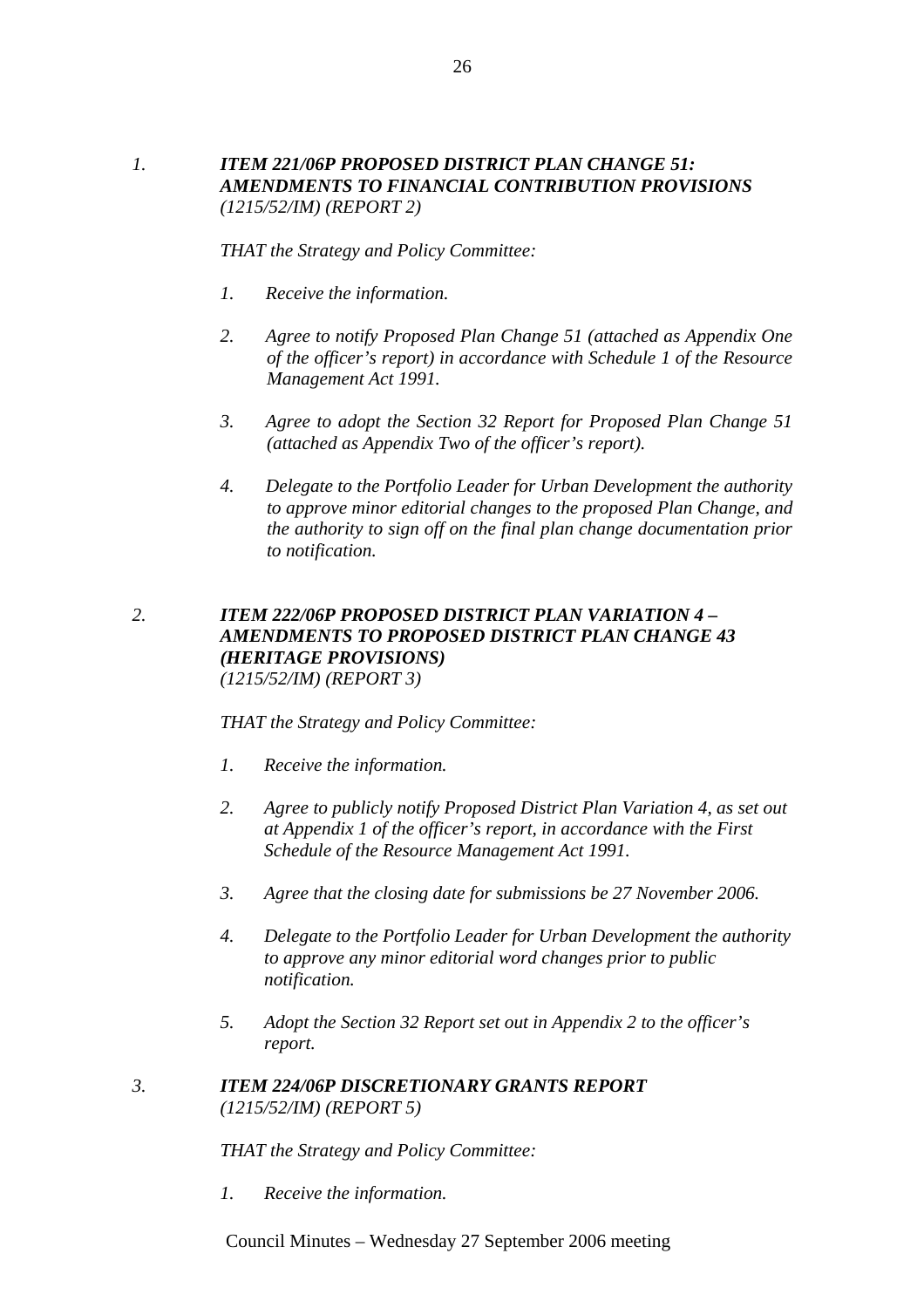*2. Note that\$79,880 was allocated in Discretionary Grants in 2005/2006 to the following amounts granted.* 

| <b>Applicant</b>                                | <b>Amount Granted</b> |
|-------------------------------------------------|-----------------------|
| John Radford (Under Capital Theatre             | \$7,000.00            |
| Productions)                                    |                       |
| Chartwell School                                | \$500.00              |
| City Associates Films                           | \$5,000.00            |
| City of Wgtn Pipe Band                          | \$20,000.00           |
| Katherine Mansfield Birthplace Society          | \$15,000.00           |
| <b>NZ Chinese Association Wellington Branch</b> | \$500.00              |
| On The Edge Trust                               | \$3,000.00            |
| Parkinson's New Zealand                         | \$600.00              |
| Rattle Records Ltd                              | \$14,780.00           |
| <b>Wellington Civic Trust</b>                   | \$2,600.00            |
| Wellington New Chinese Friendship Assn          | \$900.00              |
| <b>Wellington Sculpture Trust</b>               | \$10,000.00           |

## *4. ITEM 225/06P LOCAL GOVERNMENT NEW ZEALAND CONFERENCE REPORT (1215/52/IM) (REPORT 6)*

*THAT the Strategy and Policy Committee:* 

- *1. Receive the information.*
- *2. Note that the 2007 Local Government New Zealand Annual Conference is to be held in Dunedin.*
- *5. ITEM 226/06P CLIMATE CHANGE: THE POLICY CHALLENGES SYMPOSIUM – WELLINGTON, 6 OCTOBER 2006 (1215/52/IM) (REPORT 7)*

*THAT the Strategy and Policy Committee:* 

- *1. Receive the information.*
- *2. Approve the attendance of as many elected members as wish to attend the Climate Change: The Policy Challenges Symposium to be held in Wellington, 6 October 2006 and that the costs associated with attending the meeting are met from the Elected Members Budget (GVEM01).*
- *3. Note that there is an Audit and Risk Management Subcommittee meeting on Friday 6 October 2006.*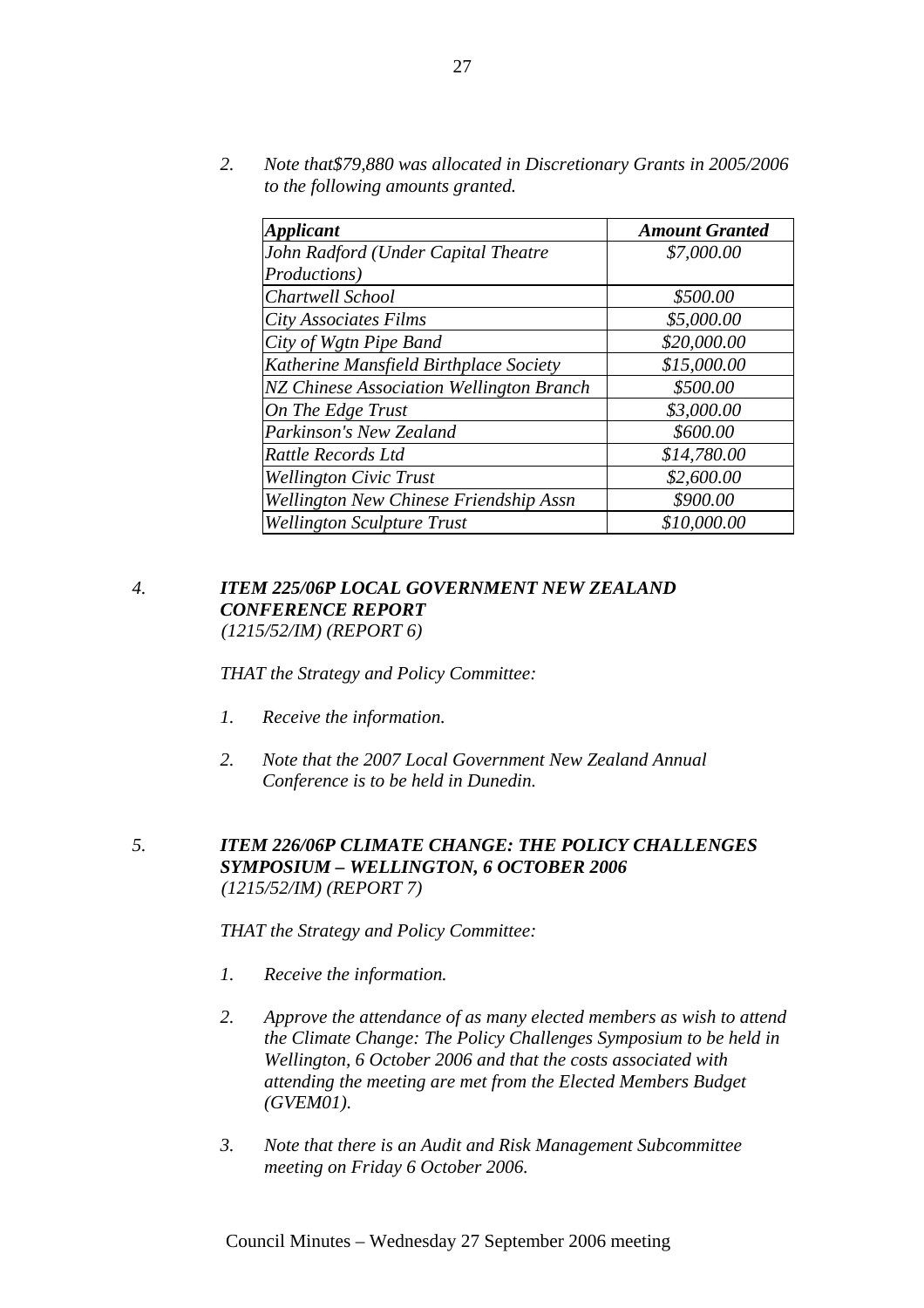*4. Note that a report back on the meeting will be presented to the Strategy and Policy Committee in accordance with Council policy.* 

*6. ITEM 227/06P NEW ZEALAND WALKING CONFERENCE AND STUDY TOUR – CHRISTCHURCH, 3-4 NOVEMBER 2006 (1215/52/IM) (REPORT 8)*

*THAT the Strategy and Policy Committee:* 

- *1. Receive the information.*
- *2. Approve the attendance of Councillor Wade-Brown at the New Zealand Walking Conference and Study Tour to be held in Christchurch, 3-4 November 2006 and that the costs associated with attending the meeting are met from the Elected Members Budget (GVEM01).*
- *3. Note that a report back on the meeting will be presented to the Strategy and Policy Committee in accordance with Council policy.*

*STRATEGY AND POLICY COMMITTEE Meeting of Thursday 21 September 2006 (1215/11/IM) (REPORT 7)*

## *1. ITEM 232/06P REVIEW OF COUNCIL CONTROLLED ORGANISATIONS (1215/52/IM) (REPORT 2)*

*THAT the Strategy and Policy Committee:* 

- *1. Receive the information.*
- *2. Note the recommendations contained in the report Review of Council Controlled Organisations by PricewaterhouseCoopers, attached as Appendix 1 to the officer's report.*
- *3. Agree to the implementation plan attached as Appendix 2 of the officer's report, which relate to system-level improvements as recommended by the Roche review*
- *4. Note the recommendation regarding Council's appointments policy for Council Organisations and Council Controlled Organisations to be amended to preclude Councillors or Council officers being appointed to those boards, subject to consultation with those local authorities that have Council Control Organisation ownership interests in common with Wellington City Council (Wellington Regional Stadium Trust, Capacity and Positively Wellington Business)*
- *5. Agree that officers report back on reporting arrangements for Council Controlled Organisations as outlined in the table below:*

Council Minutes – Wednesday 27 September 2006 meeting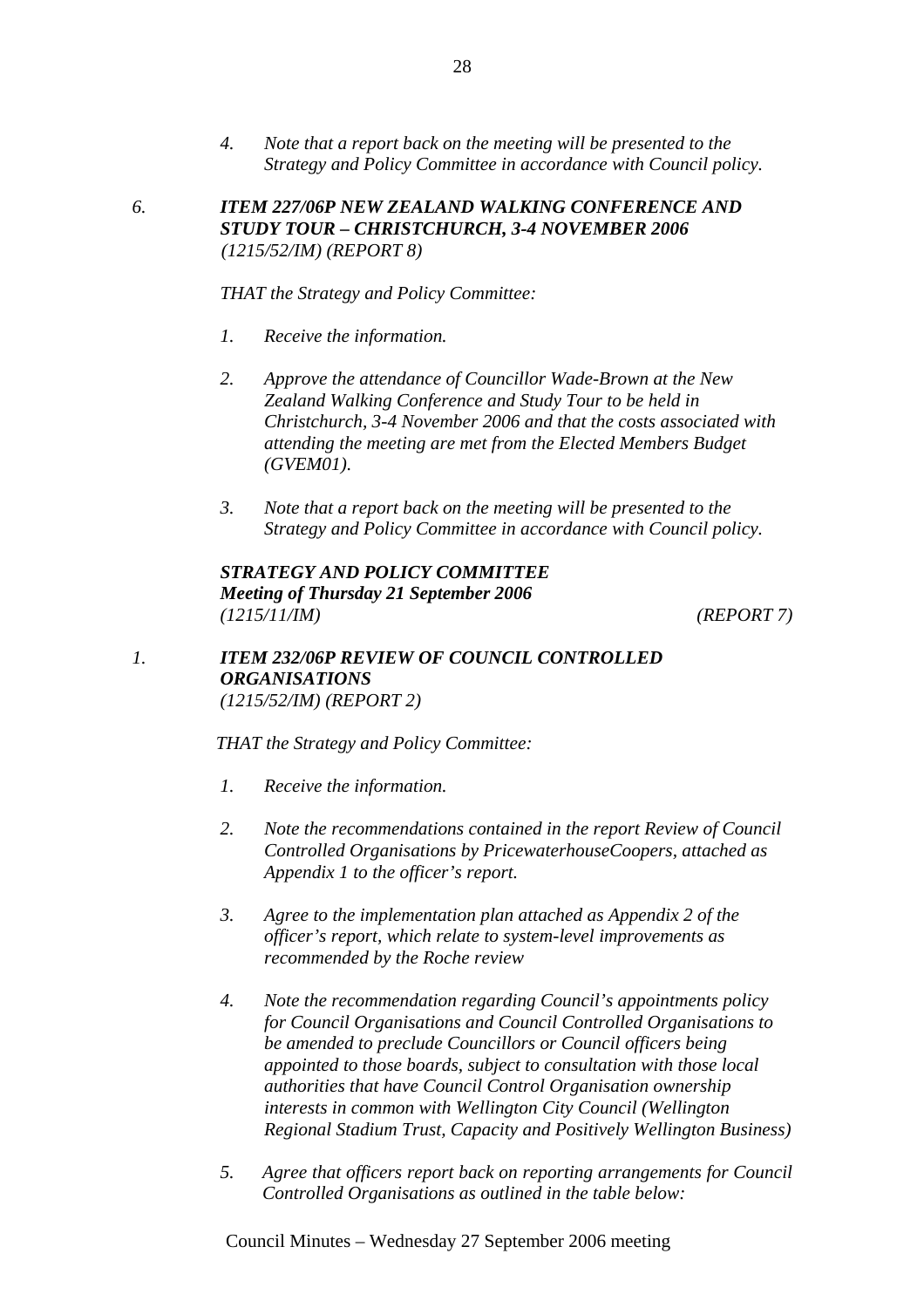| Report                                                                                               | <i>Issues</i>                                                                                                                                                                                                                                                                                                                                                                                                                                                                                                                                                         | <b>SPC</b> Committee |
|------------------------------------------------------------------------------------------------------|-----------------------------------------------------------------------------------------------------------------------------------------------------------------------------------------------------------------------------------------------------------------------------------------------------------------------------------------------------------------------------------------------------------------------------------------------------------------------------------------------------------------------------------------------------------------------|----------------------|
| Review<br>Council<br>Controlled<br><i>Organisations</i><br>Subcommittee<br>reporting<br>arrangements | Clarify delegations of Council<br><b>Controlled Organisations</b><br>Subcommittee; Audit and Risk<br>Management Subcommittee;<br>Strategy and Policy Committee;<br><b>Waterfront Development</b><br>Subcommittee<br>The provision of free and frank<br>advice<br>Establishment of Advisory<br>Group or strengthening of the<br>Council Controlled<br>Organisations Subcommittee<br>Clarify the role of Councillors<br>who are board members<br>speaking and voting on matters<br>related to the Council Controlled<br>Organisation of which they are<br>board members | December 2006        |

*6. Request Officers to provide a paper as soon as possible to the Council Controlled Organisations Subcommittee on the degree to which individual Council Controlled Organisations are or are not aligned to Council's strategic direction.* 

## *2. ITEM 233/06P COMMUNICATION AND PARTICIPATION PROJECT: DRAFT ENGAGEMENT POLICY (1215/52/IM) (REPORT 3)*

*THAT the Strategy and Policy Committee:* 

- *1. Receive the information.*
- *2. Agree to the draft Engagement Policy, attached as Appendix 1 of the officer's report, for the purposes of formal public consultation.*
- *3. Agree to the Consultation Plan, attached as Appendix 2 of the officer's report as amended.*
- *4. Note that an Advisory and Reference Group Policy is planned as part of the implementation of the Governance Strategy, to be completed by June 2007.*
- *5. Delegate to the Chief Executive and Governance, Communication and Participation Portfolio Leader the authority to make minor editorial changes to the draft Engagement Policy document for the purposes of public consultation.*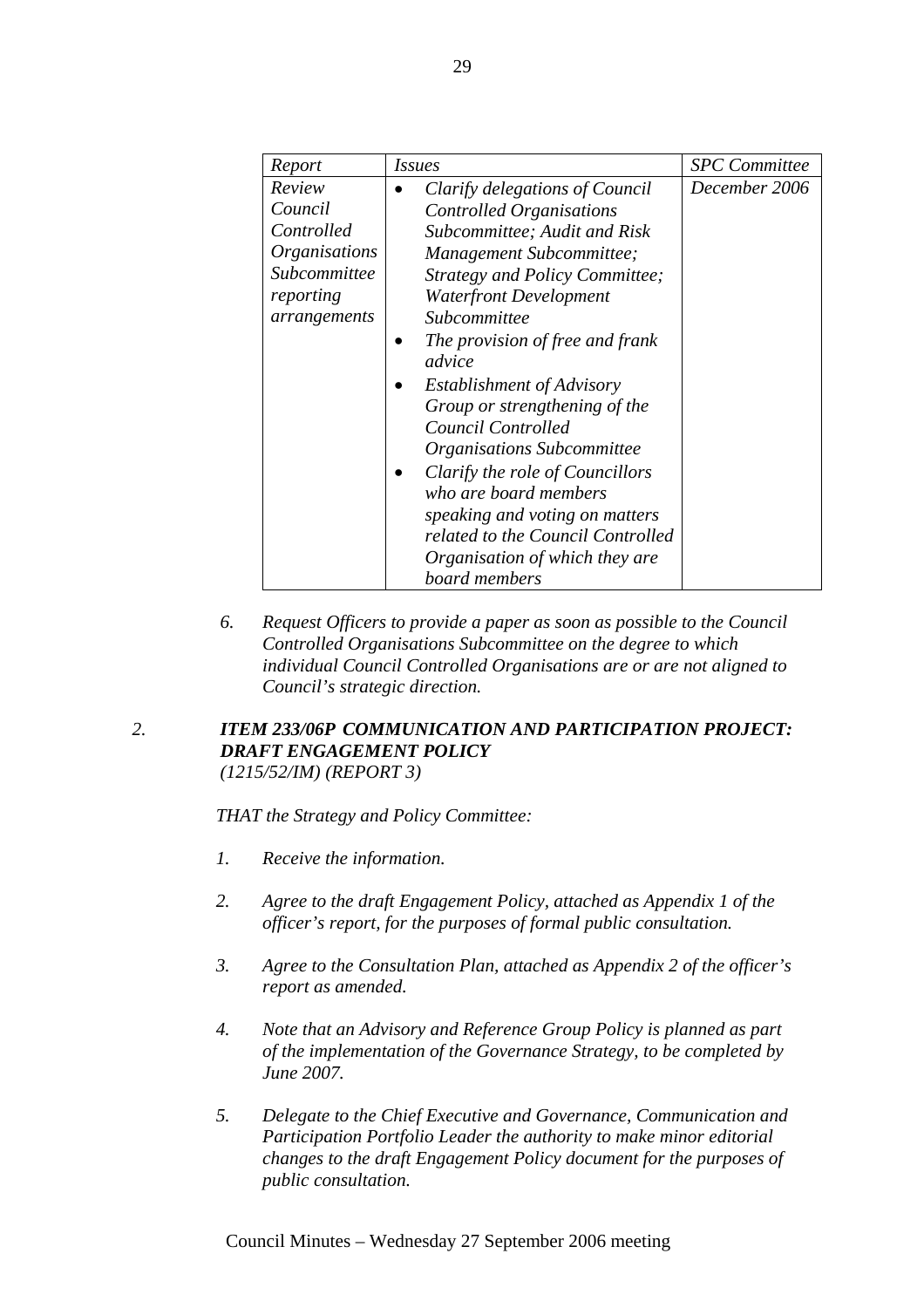## *3. ITEM 234/06P NEWLANDS LOCAL CENTRE CONTEXT STUDY (1215/52/IM) (REPORT 4)*

*THAT the Strategy and Policy Committee:* 

- *1. Note the report and the findings of the context study.*
- *2. Agree to public consultation on the identified constraints and opportunities, draft principles and long-term development concept.*
- *3. Note that further work will be undertaken on a Newlands Local Centre implementation plan, including options for disposal of Council assets and costings for proposed capital works, and that this will be reported back to SPC by the end February 2007 for further consideration.*
- *4. Note the recommendations arising from this study for the development of the Newlands Community Centre.*

## *4. ITEM 235/06P NEW ZEALAND RECREATION ASSOCIATION CONFERENCE – "THE URBAN JUNGLE, GROWING AOTEAROA WITH RECREATION", AUCKLAND, 15 – 17 NOVEMBER 2006 (1215/52/IM) (REPORT 5)*

*THAT the Strategy and Policy Committee:* 

- *1. Receive the information.*
- *2. Approve the attendance of Councillor Wain and one other elected member at the New Zealand Recreation Association Conference – "The Urban Jungle, Growing Aotearoa with Recreation' to be held in Auckland, 15-17 November 2006 and that the costs associated with attending the meeting are met from the Elected Members Budget (GVEM01).*
- *3. Note that there is a Capacity Board meeting and Youth Council scheduled on Wednesday 15 November 2006 and a Strategy and Policy Committee meeting and a Makara/Ohariu Community Board meeting scheduled on Thursday 16 November 2006.*
- *4. Note that a report back on the meeting will be presented to the Strategy and Policy Committee in accordance with Council policy.*

### 211/06C **QUESTIONS**  (1215/11/IM)

## **NOTED:**

There were no questions.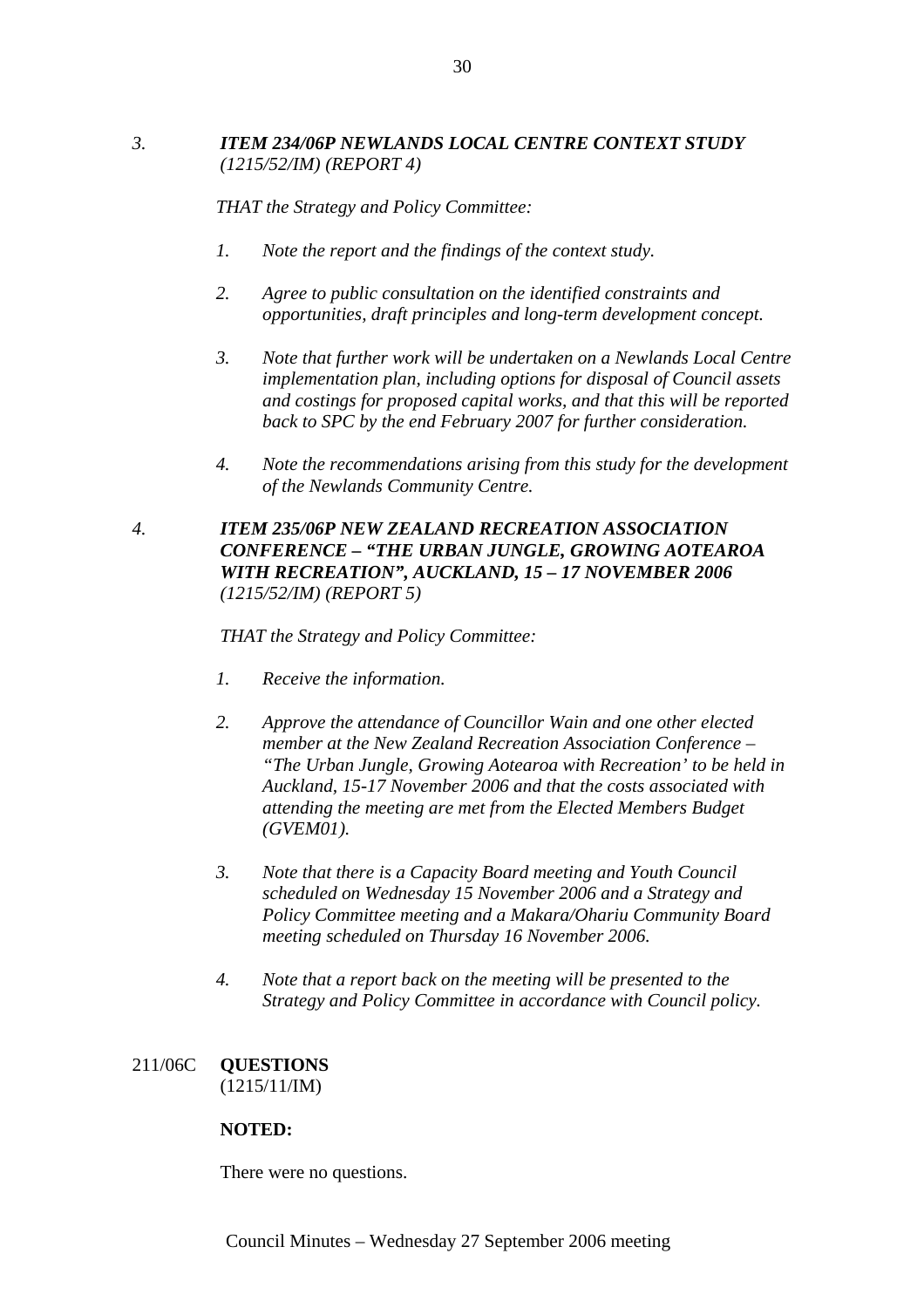## 212/06C **RESOLUTION TO EXCLUDE THE PUBLIC**  (1215/11/IM)

## **Moved Mayor Prendergast, seconded Councillor, the motion that the public be excluded.**

Voting for: Mayor Prendergast, Councillors Ahipene-Mercer, Armstrong, Foster, Gill, McKinnon, Morrison, Pepperell, Ritchie, Ruben, Wade-Brown and Wain.

Voting against: Nil.

Majority Vote: 12:0

#### **The substantive motion was declared CARRIED.**

## **RESOLVED:**

#### *THAT Council:*

*1. Pursuant to the provisions of the Local Government Official Information and Meetings Act 1987, resolve that the public be excluded from the following part of the proceedings of this meeting namely:* 

## *REPORT 8: Strategy and Policy Committee Meeting of Thursday 21 September 2006*

| Grounds: |                    | Section $48(1)(a)$ That public conduct of the<br>whole or the relevant part of the<br>proceedings would likely to<br>result in the disclosure of<br>information for which good<br>reason for withholding would<br>exist       |
|----------|--------------------|-------------------------------------------------------------------------------------------------------------------------------------------------------------------------------------------------------------------------------|
| Reason:  | Section $7(2)(a)$  | to protect the privacy of natural<br>persons, including that of<br>natural deceased persons                                                                                                                                   |
|          | Section $7(b)(ii)$ | protect information where the<br>making available of the<br>information would be likely to<br>unreasonably to prejudice the<br>commercial position of the<br>person who supplied or who is<br>the subject of the information. |
|          | Section $7(2)(c)$  | Protect information which is<br>subject to an obligation of<br>confidence or which any person                                                                                                                                 |